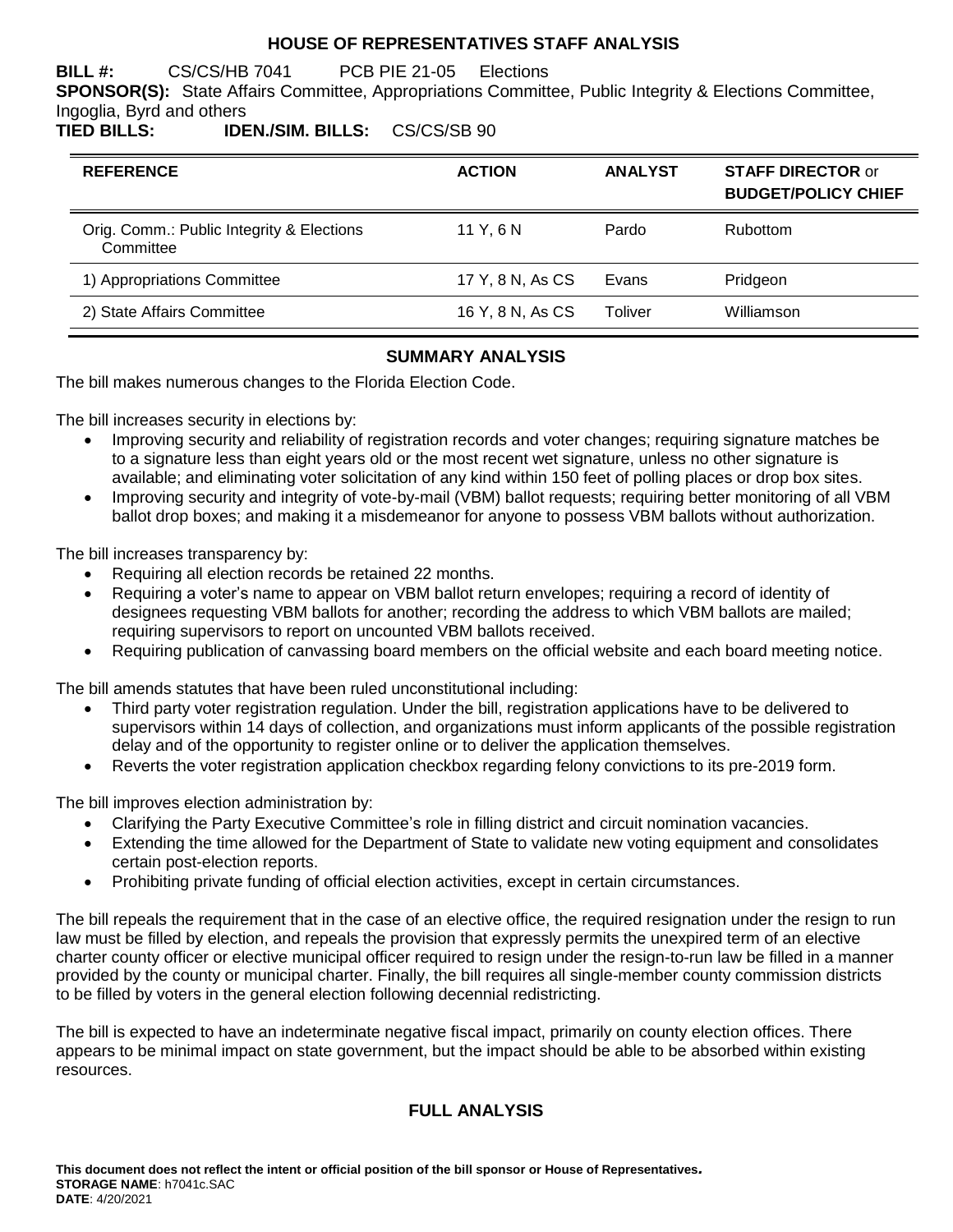### **I. SUBSTANTIVE ANALYSIS**

# A. EFFECT OF PROPOSED CHANGES:

#### **Voter registration security: signatures, changes of residence, name, or party affiliation**

#### Present Situation

#### *Voter registration changes*

In order for an elector to change his or her residence address, he or she must submit a voter registration application.<sup>1</sup> However, if the address change is within the state, the voter may contact the supervisor of elections (supervisor) of the county where the voter has moved via telephone or through electronic means and provide their date of birth.<sup>2</sup> Alternatively, the voter may submit the change on a voter registration application or another signed written notice.<sup>3</sup>

In order to change party affiliation, the elector must notify the supervisor of the county in which they are registered by using a signed written notice that contains the elector's date of birth or voter registration number.<sup>4</sup>

In order to change his or her name, the elector must notify the supervisor by using a signed written notice that contains the elector's date of birth or voter registration number.<sup>5</sup>

In 2015, the Legislature passed legislation that requires an online voter registration system to be available for registering first-time voters and updating voter registrations.<sup>6</sup> The online registration system allows a voter to submit the necessary information listed above to register or update their voter registration records.<sup>7</sup>

Current law allows any signature in a voter's records to be used for signature matching when verifying signed voter documents including registration change requests.

#### *Voter registration by the Department of Highway Safety and Motor Vehicles*

The National Voter Registration Act of 1993<sup>8</sup> requires states to allow motor vehicle driver license applications to serve as an application for voter registration with respect to Federal elections unless the applicant fails to sign the voter registration application.<sup>9</sup> In Florida, the Department of Highway Safety and Motor Vehicles (DHSMV) provides such an opportunity to register or update voter registration information whenever a Floridian applies for or renews a driver license or identification card or changes an address on an existing license or card.<sup>10</sup> Changes to a person's voter registration through the DHSMV process is on an "opt in" basis. A person's domicile constitutes his or her legal residence in Florida for both motor vehicle registration and voter registration purposes. It is a nonmoving violation with a penalty for failure to obtain a replacement driver license or identification card reflecting a change in legal residence or mailing address within 30 days of such change.<sup>11</sup> Legal residence is a qualification to vote in Florida and providing an address of legal residence is a requirement to register to vote.

The Division of Elections (Division), within the Department of State (DOS) has no express duty to compare residence addresses in DHSMV records as part of maintaining the statewide voter registration database. DHSMV has no express duty to report to the Division or to a supervisor when a Floridian changes her or

- $2$  S. 97.1031(1)(b), F.S.
- <sup>3</sup> S. 97.1031(1)(b)2., F.S.
- <sup>4</sup> S. 97.1031(2), F.S.
- <sup>5</sup> S. 97.1031(2), F.S. <sup>6</sup> Ch. 2015-36; S. 97.0525(2), F.S.
- <sup>7</sup> S. 97.0525(2), F.S.
- <sup>8</sup> 52 U.S.C. §§ 20501 20511.
- <sup>9</sup> 52 U.S.C. § 20504.
- <sup>10</sup> S. 97.057, F.S.
- <sup>11</sup> S. 322.19(3), F.S.
- **STORAGE NAME**: h7041c.SAC **PAGE: 2**
- **DATE**: 4/20/2021

<sup>1</sup> S. 97.1031(1)(a), F.S.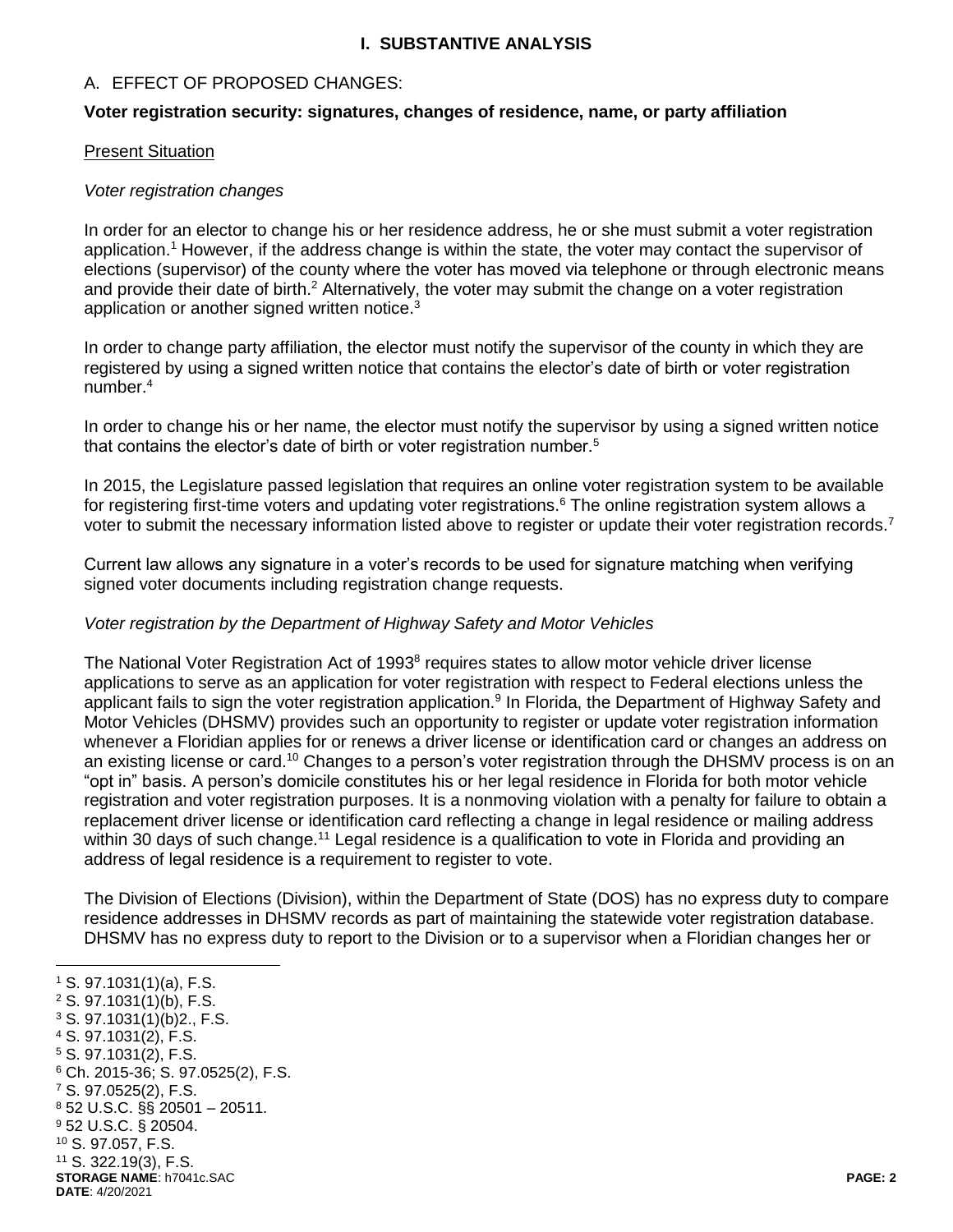his residence in DHSMV records but does not indicate a desire, or sign an application, to update voter registration information.

Supervisors are required to conduct registration list maintenance at least every odd numbered year to "protect the integrity of the electoral process by ensuring the maintenance of accurate and current voter registration records" in the Florida voter registration system (FVRS).<sup>12</sup> Supervisors must incorporate certain procedures when conducting registration list maintenance including change-of-address information supplied by the U.S. Postal Service, change-of-address information identified from the return of nonforwardable return-if-undeliverable mail addressed to a voter, change-of-address information provided by the courts regarding jury notices signed by the voter, or information provided by DHSMV or other sources.<sup>13</sup> State law requires a supervisor that receives change-of-address information through list maintenance to send an address change notice if the new address is within the state or an address confirmation final notice if the address is outside the state.<sup>14</sup> If a voter receives a confirmation final notice and does not confirm or correct such change, the voter is designated "inactive" in the FVRS.<sup>15</sup>

### Effect of Proposed Changes

The bill requires additional information of a voter who wishes to change his or her address, name, or political party affiliation. A voter making a change to his or her voter registration file by telephone must supply identifying information verifiable by the supervisor. Otherwise, a voter wishing to change his or her address, name, or political party affiliation must submit a completed voter registration application and include his or her Florida driver license number, Florida identification number, or last four digits of the social security number. Once a voter registration application is completed, DOS must verify the authenticity of the information. A voter also has the option of using the DOS online voter registration system to update his or her registration information.

The bill creates new guidelines for the signature verification process conducted by supervisors. Specifically, the bill provides that anytime a signature is verified with the signature on file in the voter's registration records, the verifier may only use a signature in the registration books or precinct register from the preceding eight years. If no signature is available from the preceding eight years, the verifier may use the most recent signature on record. If a wet signature is not available within the preceding eight years, the verifier may use the most recent wet signature on record. The bill defines "wet signature" as one that a voter physically signed on paper with pen or another writing utensil.

The bill provides that whenever a signature is verified, the person verifying the signature may not use any knowledge of the political affiliation of the voter whose signature they are verifying.

Finally, the bill requires DHSMV to assist DOS to identify changes in residence address on driver licenses and Florida identification cards. DOS must report identified changes to supervisors who have a duty under current law<sup>16</sup> to notify voters and correct the voting records.

#### **Changes to felony conviction disclosures on uniform voter registration applications**

#### Present Situation

Prior to the 2018 election, Art. VI, s. 4 of the Florida Constitution disqualified a person convicted of a felony from voting or holding office until his or her civil rights were restored.<sup>17</sup> In the 2018 General Election, Florida voters approved Amendment 4 with 64 percent of the vote, amending the Florida Constitution to provide that "any disqualification arising from a felony conviction shall terminate and voting rights shall be restored upon completion of all terms of sentence including parole or probation."<sup>18</sup> The provision excludes a "person

**STORAGE NAME**: h7041c.SAC **PAGE: 3 DATE**: 4/20/2021 <sup>12</sup> S. 98.065(1), F.S. <sup>13</sup> S. 98.065(2)-(4), F.S. <sup>14</sup> S. 98.065(4), F.S. 15  $\overline{M}$ <sup>16</sup> S. 98.065(4), F.S. <sup>17</sup> Article VI, s. 4, FLA. CONST.  $18$  *Id.*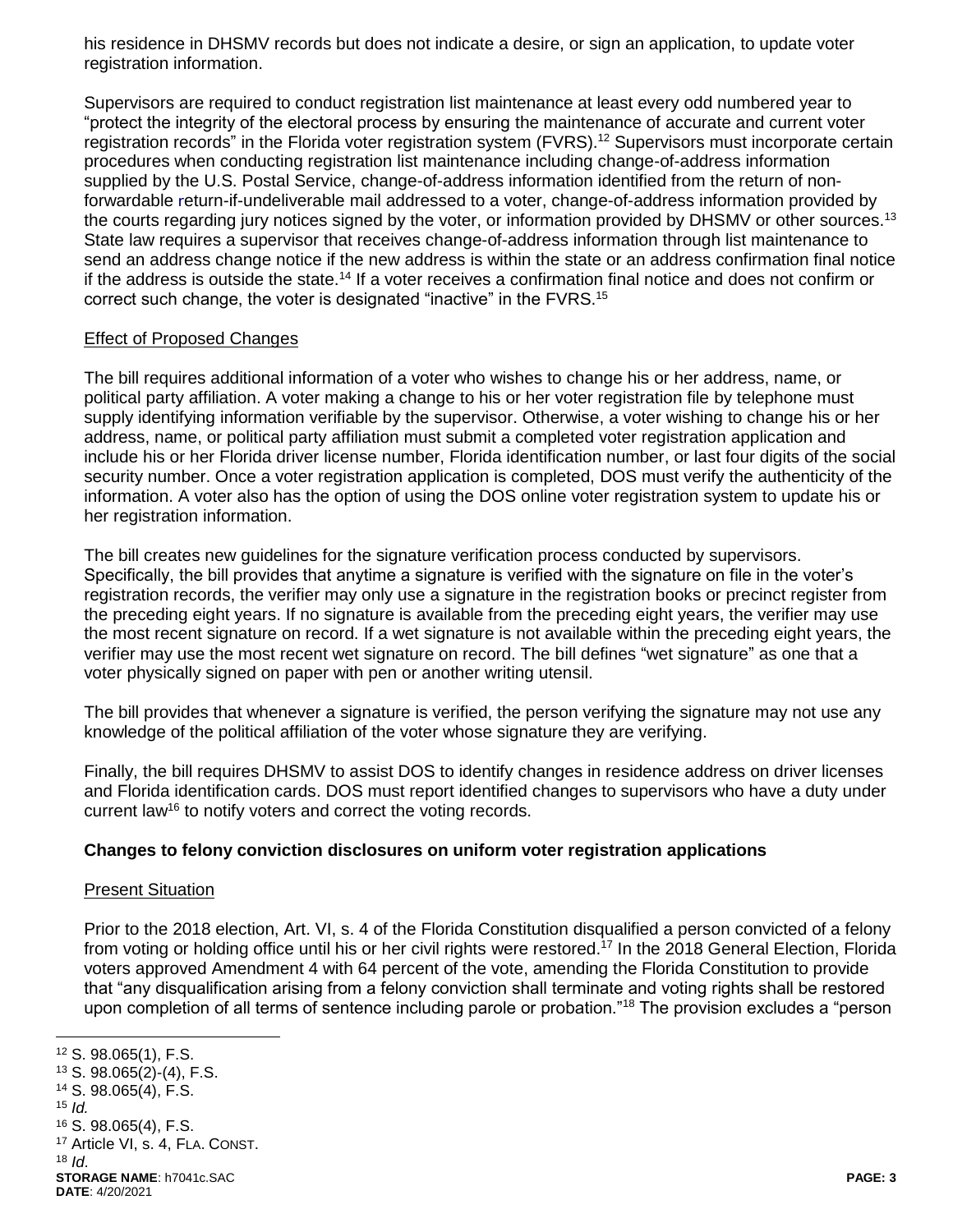convicted of murder or a felony sexual offense" from restoration of voting rights unless and until his or her civil rights are restored.<sup>19</sup>

# *Legislative Implementation*

Prior to 2019, Florida's voter registration form required that an applicant mark a checkbox affirming he or she was not a convicted felon, or, if so, that he or she had his or her voting rights restored.

In 2019, the Legislature passed SB 7066, which included changes to the felon declaration of voter eligibility in the voter registration application. The changes were designed to track more closely the language of Amendment 4. Specifically, SB 7066 provided that the statewide voter registration application must elicit:

- Whether the applicant has never been convicted of a felony by including the statement "I affirm I have never been convicted of a felony." and providing a box for the applicant to check to affirm the statement.
- Whether the applicant has been convicted of a felony, and if convicted, has had his or her civil rights restored through executive clemency, by including the statement "If I have been convicted of a felony, I affirm my voting rights have been restored by the Board of Executive Clemency." and providing a box for the applicant to check to affirm the statement.
- Whether the applicant has been convicted of a felony and, if convicted, has had his or her voting rights restored pursuant to s. 4, Art. VI of the Florida Constitution, by including the statement "If I have been convicted of a felony, I affirm my voting rights have been restored pursuant to s. 4, Art. VI of the State Constitution upon the completion of all terms of my sentence, including parole or probation." and providing a box for the applicant to check to affirm the statement.

# *Judicial Action*

In October 2019, Judge Robert Hinkle of the United States District Court for the Northern District of Florida invalidated the new statutory language. He stated that, not only was the language inartfully drawn but defective for failing to "reach felons whose rights have been restored in other states or through other methods, including executive pardons."<sup>20</sup>

Subsequently, the Secretary of State represented to Judge Hinkle that Florida's 67 county supervisors had reverted to accepting the old voter registration felon voting declaration language, which currently appears on a registration form on the Division's website.

# Effect of Proposed Changes

The bill reverts the language on the voter registration application regarding a voter's felony conviction to its pre-2019 form. Specifically, the bill requires a registrant to respond, with a checkmark, to the following statement: "I affirm that I am not a convicted felon or, if I am, my right to vote has been restored."

# **Third-party voter registration changes**

#### Present Situation

Under the federal Voting Rights Act of 1965, $21$  an organization has a federal right to conduct a voterregistration drive, collect voter-registration applications, and mail in the application to a state voterregistration office.<sup>22</sup> In 2011, the Legislature passed HB 1355, which amended s. 97.0575, F.S., and added additional responsibilities for third-party voter registration organizations. Specifically, the bill imposed a 48-

<sup>22</sup> *See Charles H. Wesley Education Foundation, Inc. v. Cox*, 408 F.3d 1349 (11th Cir. 2005).

#### **STORAGE NAME**: h7041c.SAC **PAGE: 4 DATE**: 4/20/2021

<sup>19</sup> The Department of State, Division of Elections, *Proposed Constitutional Amendments and Revisions for the 2018 General Election*, p. 10-11, https://dos.myflorida.com/media/699824/constitutional-amendments-2018-general-electionenglish.pdf.

<sup>20</sup> *Jones v. DeSantis*, 410 F.Supp.3d 1284, 1308 (N.D. Fla. 2019).

<sup>21</sup> 42 U.S.C. § 10301.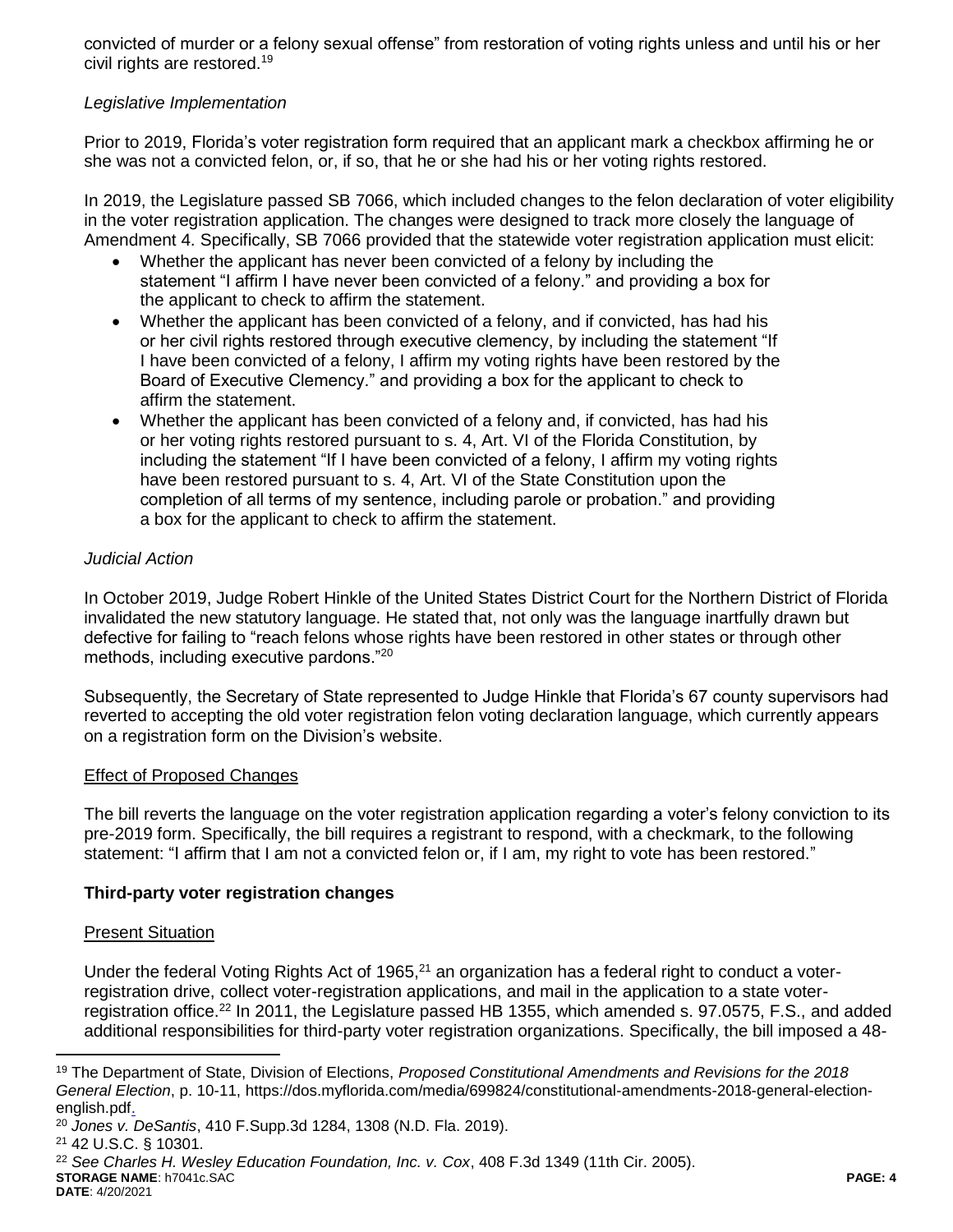hour deadline for an organization to deliver applications to a voter-registration office and increased the record-keeping and reporting requirements.

Third-party voter registration organizations are required to provide the names, permanent addresses, and temporary addresses of each registration agent registering persons to vote in Florida on behalf of the organization.<sup>23</sup> Each registration agent employed by or volunteering for the organization must file a sworn statement with the Division stating that the agent will obey all state laws and rules regarding the registration of voters.<sup>24</sup>

The division is required to adopt rules to ensure the integrity of the registration process, including rules requiring third-party voter registration organizations to account for all state and federal registration forms used by their registration agents.<sup>25</sup>

In 2011, Judge Robert Hinkle entered a preliminary injunction against DOS precluding enforcement of several rules, and blocking enforcement of the above-mentioned provisions of s. 97.0575, F.S.<sup>26</sup> DOS amended its rules to conform to the Court's order and agreed to a permanent injunction barring enforcement of the offending provisions of statute.

#### Effect of Proposed Changes

The bill reforms and amends the sections of the code invalidated by the federal court. Specifically, the bill provides that those who only solicit applications and do not collect or handle voter registration applications are not required to register with DOS.

The bill repeals the mandatory sworn statement regarding obedience to the laws and extends the 48-hour deadline to submit the voter registration application to 14 days. In addition, the bill requires the organization to notify the applicant that his or her application may not be submitted within 14 days. The bill also requires the organization to inform the applicant that he or she may submit his or her own application or register online with the Division and how he or she may determine whether the application has been delivered.

The bill clarifies that a voter registration application can only be delivered to the Division or to the supervisor of the county of residence of the voter.

The bill repeals the requirement that the Division implement certain rules replacing the directive to ensure that all completed forms are promptly delivered to the Division or an appropriate supervisor.

The bill imposes additional requirements that a state or county agency must satisfy before it can settle a case, consent to a decree, or agree to a condition that nullifies or invalidates any provision of the Florida Election Code. The bill provides that no state or county agency or agent may settle an action, consent to a condition, or agree to an order unless it notifies, promptly reports in writing, and gives 10 days' notice before entering a settlement to the President of the Senate, the Speaker of the House, and the Attorney General. The bill provides a general direction to the agency that enters into any consent decree or settlement agreement to move promptly to terminate any ongoing jurisdiction after the Legislature amends the sections in code ruled invalid.

# **Partisan elections and nomination vacancies**

#### Present Situation

When in particular circumstances a party has a vacancy in nomination for a statewide office, the state party chair calls the meeting of the executive board to consider a designation of a nominee to fill the vacancy.<sup>27</sup>

 $\overline{a}$ 

**STORAGE NAME**: h7041c.SAC **PAGE: 5 DATE**: 4/20/2021

<sup>23</sup> S. 97.0575(1)(c), F.S.

<sup>24</sup> S. 97.0575(1)(d), F.S.

<sup>25</sup> S. 97.0575(5), F.S.

<sup>26</sup> *League of Women Voters of Fla. v. Browning*, 863 F.Supp.2d 1155 (N.D. Fla. 2012).

<sup>27</sup> S. 100.111(3)(a)1, F.S.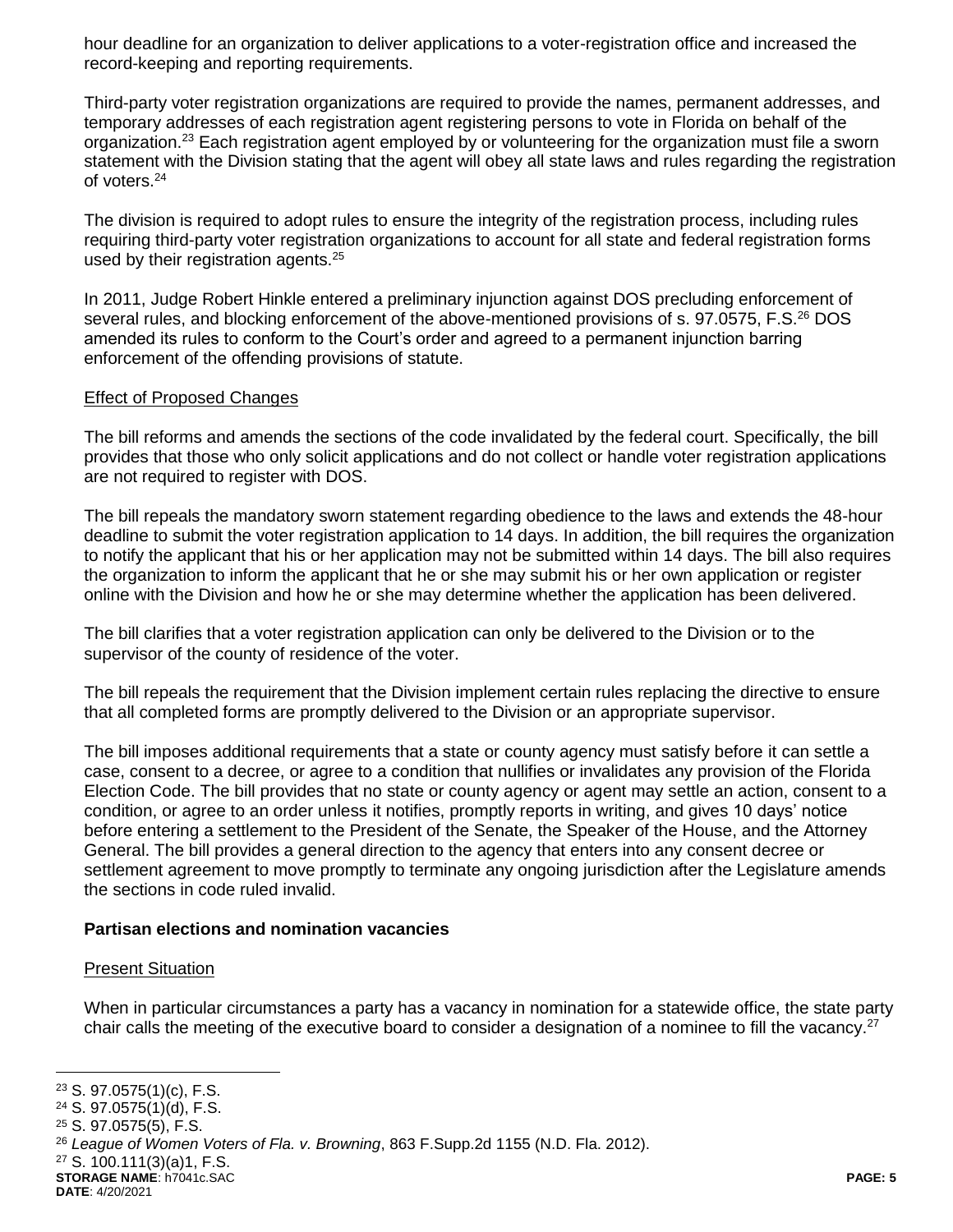When there occurs a vacancy nomination for United States Representative, state senator, state representative, state attorney, or public defender, the state party chair notifies the appropriate county chair or chairs.<sup>28</sup> Within five days, the appropriate county chair calls a meeting of the members of the executive committee in the affected county or counties to consider the designation of a nominee to fill the vacancy.<sup>29</sup>

#### Effect of Proposed Changes

The bill clarifies that when a vacancy in nomination for United States Representative, state senator, state representative, state attorney, or public defender occurs, the state party chair calls a meeting of the state executive committee members residing in the affected county or counties to consider designation of a nominee to fill the vacancy.

# **Resign to run**

### Present Situation

Current law requires a state, district, county, or municipal public officer<sup>30</sup> that seeks to qualify as a candidate for another office and the terms run concurrently,<sup>31</sup> or any officer that qualifies for federal office,<sup>32</sup> to resign.<sup>33</sup> The resignation must be in writing and once proffered it is irrevocable. The resignation must be submitted at least 10 days prior to the first day of qualification for the office sought and is effective on the date the officer would take office, if elected, or the date the officer's successor is required to take office, whichever is earlier.<sup>34</sup> With regard to elective office, the resignation creates a vacancy in office to be filled by election.<sup>35</sup> A vacancy in elective charter county office or elective municipal office may be filled for the portion of the unexpired term in a manner provided by the respective charter.<sup>36</sup> The office is deemed vacant upon the effective date of the resignation submitted by the official.<sup>37</sup>

### Effect of Proposed Changes

The bill repeals the requirement that in the case of an elective office, the required resignation must be filled by election. The bill also repeals the provision that expressly permits the unexpired term of an elective charter county officer or elective municipal officer required to resign under the resign-to-run law to be filled in a manner provided by the county or municipal charter.

# **Election of county commissioner in single member districts**

#### Present Situation

Article 8 of the Florida Constitution provides that each board of county commissioners consists of five or seven members serving staggered terms of four years.<sup>38</sup> After each decennial census, the board of county commissioners divides the county into districts of contiguous territory as nearly equal in population as practicable.<sup>39</sup> One commissioner residing in each district must be elected as provided by law.<sup>40</sup>

<sup>37</sup> *Id.* 

 $\overline{a}$ 

<sup>40</sup> *Id.*

<sup>28</sup> S. 100.111(3)(a)2, F.S.

<sup>29</sup> S. 100.111(3)(a)2, F.S.

 $30$  Section 99.012(1)(a), F.S., defines the term "officer" to mean a person, whether elected or appointed, who has the authority to exercise the sovereign power of the state pertaining to an office recognized under the Florida Constitution or laws of the state. With respect to a municipality, the term "officer" means a person, whether elected or appointed, who has the authority to exercise municipal power as provided by the Florida Constitution, state laws, or municipal charter.

<sup>31</sup> S. 99.012(3), F.S.

<sup>32</sup> S. 99.012(4), F.S.

<sup>33</sup> S. 99.012(3), F.S.

<sup>34</sup> S. 99.012(3)-(4), F.S.

 $35$  Ss. 99.012(3)(f) and 99.012(4)(g), F.S. <sup>36</sup> *Id.* 

<sup>38</sup> Article VIII, s. 1 (e), FLA. CONST. <sup>39</sup> *Id.*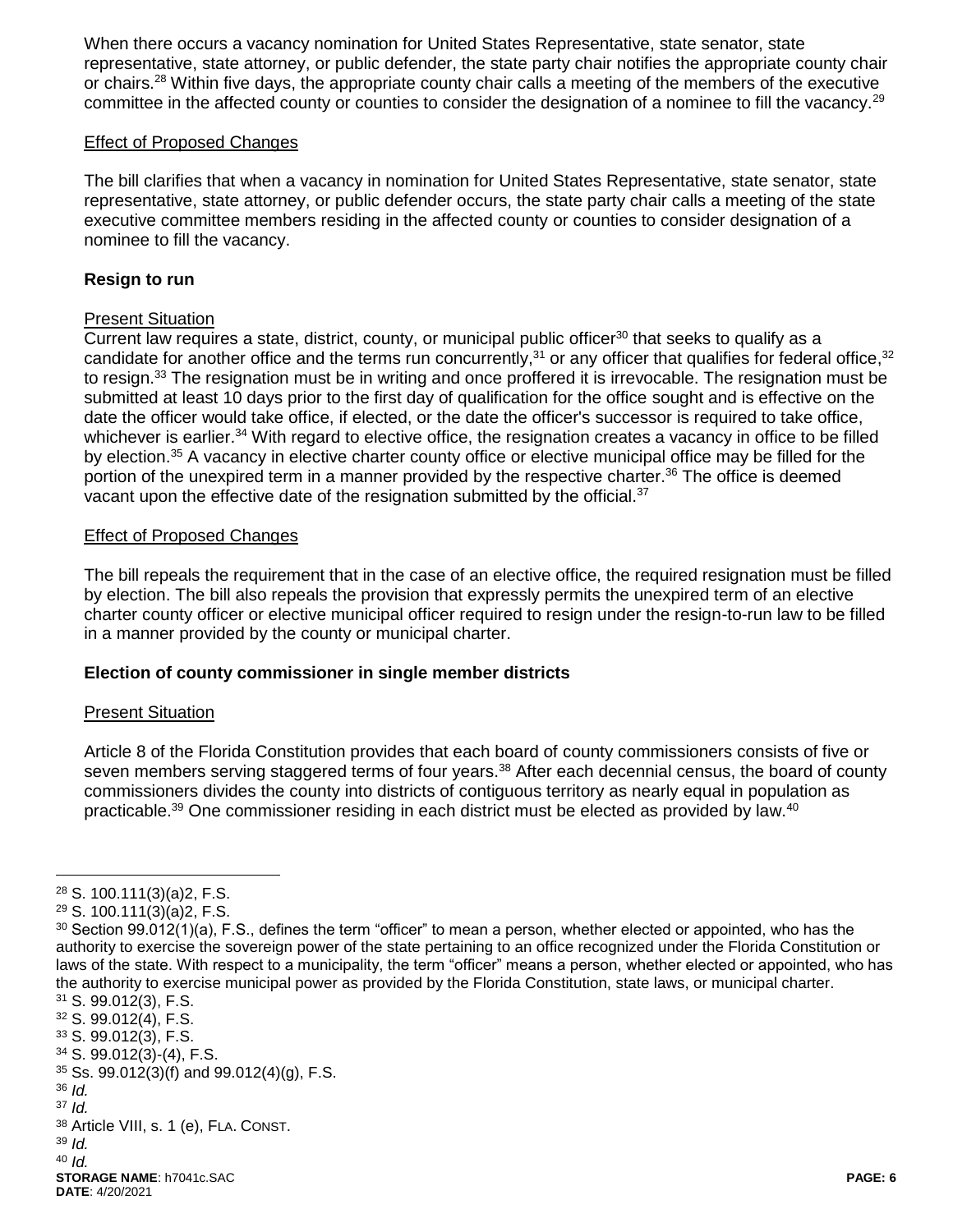Each county commissioner from an odd numbered district is elected at the general election every four years for a four-year term commencing on the second Tuesday following the election. Current law provides that all commissioners are elected for four-year staggered terms.<sup>41</sup> Each county commissioner from an odd-numbered district is elected at the general election in each year the number of which is a multiple of four, for a four-year term commencing on the second Tuesday following the election.<sup>42</sup> Each county commissioner from an even-numbered district is elected at the general election in each even-numbered year the number of which is not a multiple of four, for a four-year term commencing on the second Tuesday following the election.<sup>43</sup> County commissioners may be elected at-large in some counties and from singlemember districts in other counties.<sup>44</sup>

### Effect of Proposed Changes

The bill provides that in the election following each constitutionally required, decennial redistricting,<sup>45</sup> a commissioner for each single-member district must be elected again and terms will be staggered as provided in s. 100.041, F.S. The change will not affect at-large commissioners or district commissioners elected countywide. Miami-Dade County and any county that has a charter, which limits the number of terms a commissioner may serve, are exempted from the requirement.

### **Vote-by-mail ballots**

#### *Requests for vote-by-mail ballots*

### Present Situation

 $\overline{a}$ 

The supervisor must accept a request for a vote-by-mail (VBM) ballot from an elector in person or in writing.<sup>46</sup> The request from a voter for a VBM ballot is sufficient to receive a VBM ballot for all elections through the end of the calendar year of the second ensuing regularly scheduled general election, unless the voter indicates at the time of the request the elections for which he or she would like to receive a VBM ballot.<sup>47</sup> For example, under the current law, if, during 2021, a voter makes a general request to vote by mail, then he or she would receive VBM ballots for all elections through the end of 2024.

The voter may request a VBM ballot in person or by phone to be sent to the residence or mailing address on file in the FVRS.<sup>48</sup> If the person wishes the ballot to be sent to an address other than one on file, the elector must make a signed request in writing.<sup>49</sup> The elector may directly instruct the supervisor to accept a request for a VBM ballot by a member of the elector's immediate family, or the elector's legal guardian.<sup>50</sup> If the elector chooses someone, the person must disclose:

- The name of the elector for whom the ballot is requested;
- The elector's address:
- The elector's date of birth.
- The requester's name;
- The requester's address;
- The requester's driver license number, if available:
- The requester's relationship to the elector; and
- $\bullet$  The requester's signature (written requests only).<sup>51</sup>

**STORAGE NAME**: h7041c.SAC **PAGE: 7 DATE**: 4/20/2021 <sup>41</sup> S. 124.011 (2), F.S. <sup>42</sup> S. 100.041(2)(a), F.S. <sup>43</sup> *Id.* <sup>44</sup> S. 104.011, F.S. <sup>45</sup> Article VII, s. 1(e), FLA. CONST. <sup>46</sup> S. 101.62(1)(a), F.S. <sup>47</sup> *Id.* <sup>48</sup> S. 101.62 (1)(b), F.S. <sup>49</sup> *Id.* 50 S. 101.62(1)(b), F.S.; an immediate family member means the designee's spouse or the parent, child, grandparent, or sibling of the designee or of the designee's spouse. S. 101.62(4)(c)4., F.S. <sup>51</sup> S. 101.62 (1)(b), F.S.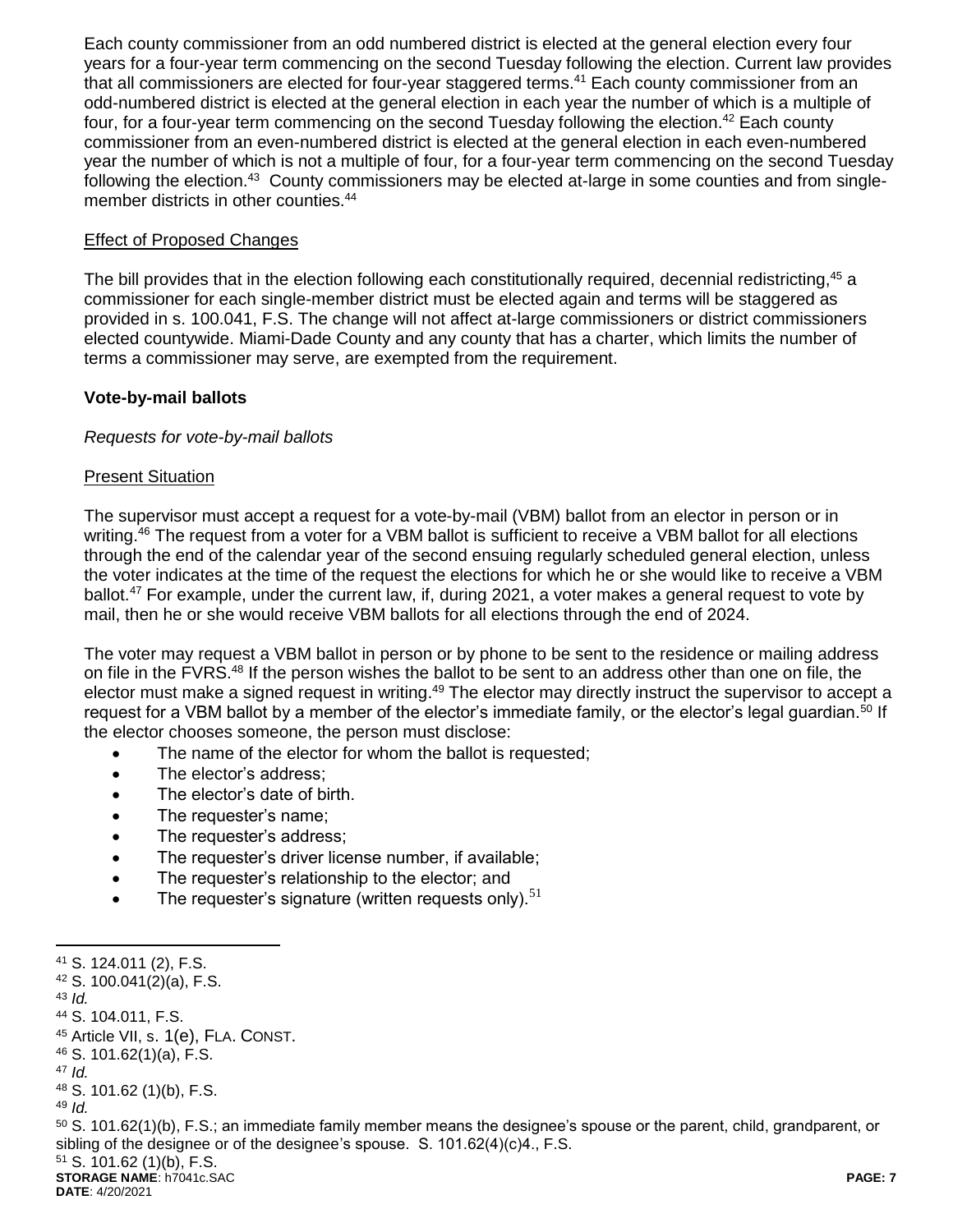A supervisor is required to record the date the request was made, the date the VBM ballot was delivered to the voter or the voter's designee or the date the VBM ballot was delivered to the post office or other carrier, the date the ballot was received by the supervisor, the absence of the voter's signature on the voter's certificate, if applicable, and such other information he or she may deem necessary.<sup>52</sup> This information is confidential and exempt from s. 119.07(1), F.S., and is available only to the voter requesting the ballot, a canvassing board, an election official, a political party or official thereof, a candidate who has filed qualification papers and is opposed in an upcoming election, and registered political committees for political purposes only.<sup>53</sup>

No later than 45 days before each election, the supervisor must send a VBM ballot to each absent uniformed voter.<sup>54</sup> The supervisor must mail VBM ballots to absent qualified voters who have requested ballots between the 40th and 33rd day before the election.<sup>55</sup> The supervisor must enclose with each VBM ballot two envelopes: a secrecy envelope into which the absent elector must enclose his or her marked ballot; and a mailing envelope, into which the elector must then place the secrecy envelope, which must be addressed to the supervisor and also bear on the back side a voter's certificate that the elector must sign.<sup>56</sup> The supervisor must receive all ballots no later than 7:00 p.m. on Election Day.<sup>57</sup>

An elector may designate in writing another person to pick up the VBM ballot from the supervisor.<sup>58</sup> However, a designee may not pick up more than two VBM ballots per election, other than the designee's own ballot or that of an immediate family member.<sup>59</sup>

It is a first degree misdemeanor for a paid ballot collector to possess more than two ballots belonging to someone other than the collector or the collector's "immediate family." <sup>60</sup> There is no limit on the possession of ballots by unpaid collectors.

### Effect of Proposed Changes

 $\overline{a}$ 

The bill provides that whenever an elector requests a VBM ballot by phone, he or she must provide a Florida driver license number, a Florida identification card number, or the last four digits of his or her social security number, whichever of these the supervisor can verify.

The bill requires additional verifying information whenever an elector makes a request to have his or her VBM ballot sent to an address not on file. An elector must now submit a signed written request and must provide the last four digits of a social security number, a Florida driver license number, or a Florida identification card number, whichever of these the supervisor can verify.

The bill imposes additional requirements for a designee making a VBM ballot request for another elector. In addition to the current requirements in statute, a designee must also provide the elector's Florida driver license number, the elector's Florida identification card number, or the last four digits of the elector's social security number, whichever of these the supervisor can verify.

The bill requires the supervisors to document the identity of the voter's designee or the address to which the ballot was mailed. In addition, the supervisor must document if there was a mismatched signature on a ballot.

The bill reduces the period an elector's VBM ballot request is valid to the end of the calendar year of the next regularly scheduled election. After the effective date of the act, if a voter makes a general request to

**STORAGE NAME**: h7041c.SAC **PAGE: 8 DATE**: 4/20/2021 <sup>52</sup> S. 101.62(3), F.S. <sup>53</sup> *Id.* <sup>54</sup> S. 101.62(4)(a), F.S. <sup>55</sup> *Id.* <sup>56</sup> S. 101.64(1), F.S. <sup>57</sup> S. 101.65, F.S. <sup>58</sup> S. 101.62(4)(c)4, F.S. <sup>59</sup>*Id.*; An immediate family member means a person's spouse, or the parent, child, grandparent, or sibling of the person or the person's spouse. S. 104.0616(1), F.S. <sup>60</sup> S. 104.0616, F.S.;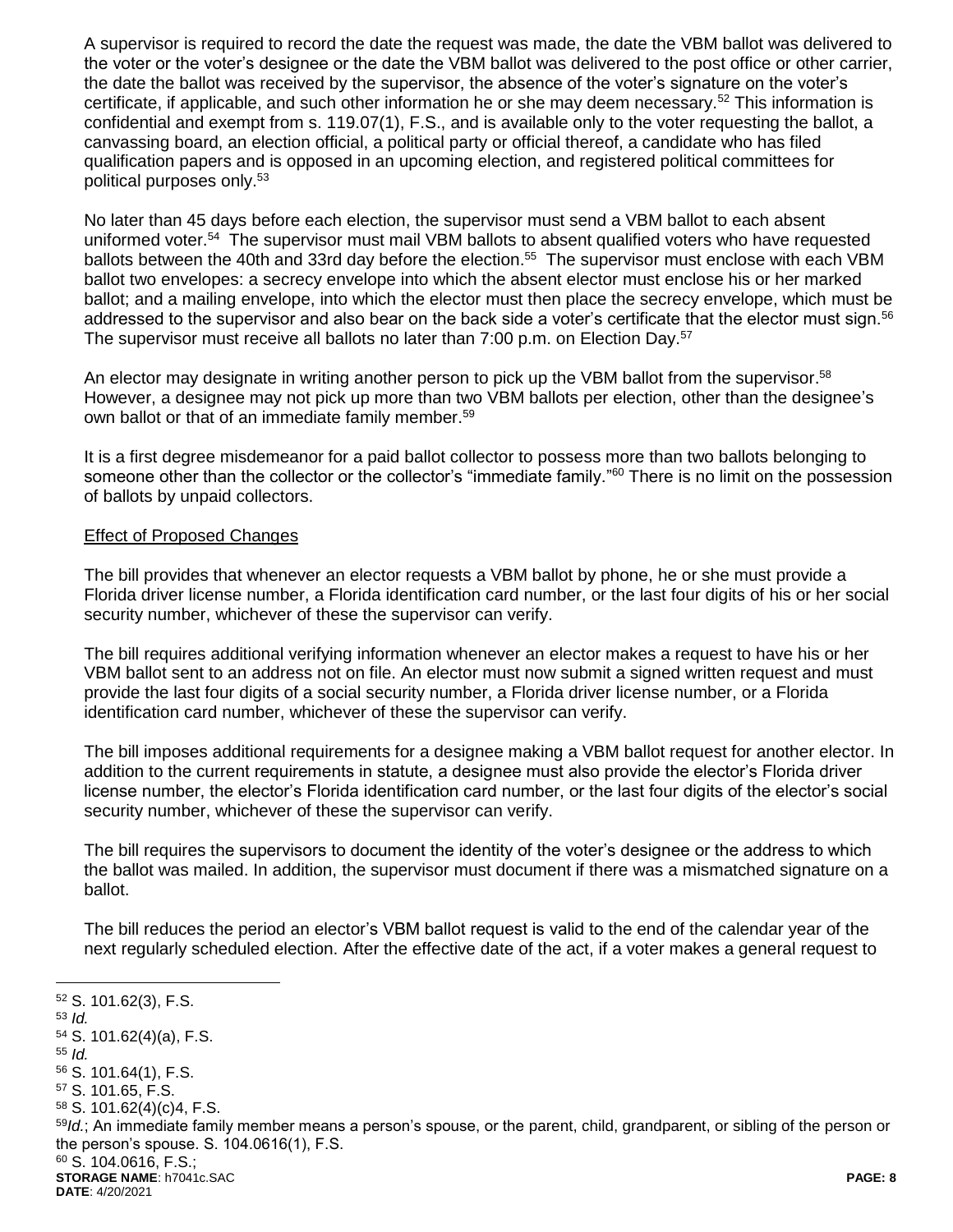VBM in 2021, he or she would receive VBM ballots for all elections through the end of the 2022 calendar year. The bill preserves the period under current law for a VBM ballot request made after November 6, 2018, and before July 1, 2021. The bill preserves the current life of every request received prior to the effective date of the act.

The bill explicitly spells out that no county, municipality, or state agency may send a VBM ballot to a voter unless the voter has requested the VBM ballot as authorized under law. The bill makes exemptions for VBM ballots under s.101.662, F.S., relating to voters having disability, s. 101.697, F.S., relating to overseas voters, and under ss. 101.6102-101.6103, F.S., relating to local referenda.

The bill also prohibits any indication of the voter's political party on any envelope used by the supervisor to send a VBM ballot, the return mailing envelope, or the secrecy envelope.

The bill requires the return mailing envelope to bear the name and an encoded mark used by the supervisor's office.

#### *Return of Vote-by-mail ballots*

### Present Situation

Under current law, upon receipt of a VBM ballot, the supervisor of the county where the absent elector resides must compare the signature on the voter's certificate with the signature of the elector in the registration books or the precinct register to determine whether the elector is duly registered in the county and may record on the elector's registration certificate that the elector has voted.<sup>61</sup> After the supervisor receives a VBM ballot, the ballot is deemed to have been cast, and changes or additions may not be made to the voter's certificate.<sup>62</sup>

A supervisor must allow an elector to physically return his or her VBM ballot to a secure drop box.<sup>63</sup> Secure drop boxes must be placed at the supervisor's main office, branch office, and early voting sites.<sup>64</sup> In addition, secure drop boxes can be placed at any other site that qualifies as an early voting site if an employee of the supervisor's office or a sworn law enforcement officer staffs the site during the county's early voting hours of operation.<sup>65</sup>

The county canvassing board may begin the canvassing of VBM ballots beginning at 7:00 a.m. on the 22nd day before the election, but not later than noon on the day following the election. $66$ 

The canvassing board must compare the number of ballots in its possession with the number of requests for ballots received to be counted according to the supervisor's file.<sup>67</sup> If the supervisor has not compared the signature on the ballots, the canvassing board must compare the signature on the voter's certificate or the VBM ballot cure affidavit to see that the elector is duly registered in the county and to determine the legality of that VBM ballot.<sup>68</sup>

A VBM ballot may only be counted if:

- The signature on the voter's certificate or cure affidavit matches the elector's signature in the registration books; or
- The cure affidavit contains a signature that does not match the elector's signature in the registration books or precinct register, but the elector has submitted a current and valid Tier 1 identification, which confirms the identity of the elector.<sup>69</sup>

**STORAGE NAME**: h7041c.SAC **PAGE: 9 DATE**: 4/20/2021 <sup>61</sup> S. 101.68(1), F.S. <sup>62</sup> *Id.* <sup>63</sup> S. 101.69(2), F.S. <sup>64</sup> *Id.* <sup>65</sup> *Id.* <sup>66</sup> S. 101.68(2)(a), F.S.  $67$  S. 101.68(2)(b), F.S. <sup>68</sup> S. 101.68(2)(c)1, F.S. <sup>69</sup> *Id.*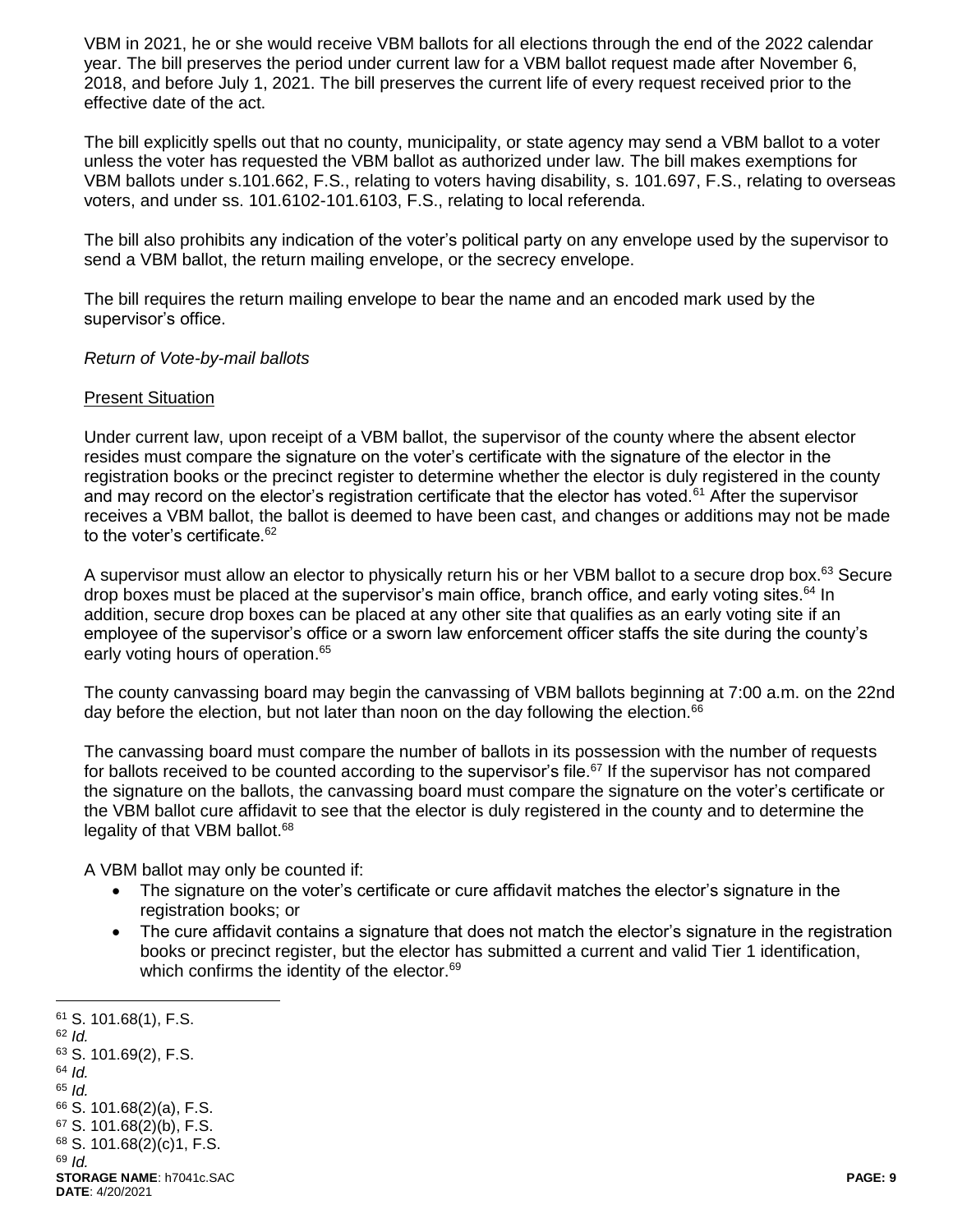If any elector or candidate present believes that a VBM ballot is illegal due to a defect apparent on the voter's certificate or the cure affidavit, he or she may, at any time before the ballot is separated from the envelope, file with the canvassing board a protest against the canvass of that ballot specifying the reason he or she believes the ballot is illegal.<sup>70</sup> A challenge based upon a defect in the voter's certificate or the cure affidavit may not be accepted after the ballot has been removed from the mailing envelope.<sup>71</sup>

If the canvassing board determines that a ballot is illegal, they mark the ballot as "rejected as illegal" and preserved in the same manner that official ballots are preserved.<sup>72</sup> The canvassing board records the ballot upon the proper record, unless the supervisor has already recorded that ballot.<sup>73</sup> The mailing envelopes must be opened and the secrecy envelopes must be mixed to make it impossible to determine which secrecy envelope came out of which signed mailing envelope.<sup>74</sup>

If the VBM ballot received does not contain a signature or the signature does not match the elector's signature, the supervisor must notify the voter as soon as possible by first class mail and either by email, text message, or telephone.<sup>75</sup> The elector must then complete a cure affidavit and submit it to the supervisor no later than 5:00 p.m. on the  $2^{nd}$  day after the election.<sup>76</sup> The canvassing board then decides on the validity of each cure affidavit. If the ballot is validated following submission of a cure affidavit, the supervisor must make a copy of the affidavit, affix it to a voter registration application, and immediately process it as a valid request for a signature update.<sup>77</sup>

If the ballot is rejected as illegal, the supervisor must notify the elector whose ballot was rejected as illegal after the election results have been certified and provide the specific reason for why the ballot was rejected.<sup>78</sup> In addition, the elector must be mailed a voter registration application to be completed indicating the elector's current signature if the signature on the voter's certificate or cure affidavit did not match the elector's signature in the registration books or precinct register.<sup>79</sup>

### Effect of Proposed Changes

The bill makes it a first degree misdemeanor to possess the ballot of another unless the person possessing the ballot has been designated to do so and has a declaration indicating so. With such declaration(s), a person may carry a ballot belonging to an immediate family member and may carry a maximum of two ballots belonging to persons who are not family members. The bill extends the definition of "immediate family" to include a grandchild. The declaration must include:

- A statement affirming they have been designated to carry the ballot of another;
- The signature of the voter whose ballot is being carried and date signed by the voter;
- The signature of the designee designated to carry the ballot and date signed by the designee;
- The relationship the designee has to the voter whose ballot they are carrying; and
- A provision where the designee acknowledges that falsifying a declaration is a third degree felony.

The bill provides several changes to the current drop box provisions in law. To place a drop box at a branch office of a supervisor, the branch office must be a permanent branch office. Early voting site drop boxes and discretionary drop boxes may only be used as secure drop box locations during early voting hours. Drop boxes must be geographically located to provide all voters in the county with an equal opportunity to cast a ballot, insofar as is practicable. In addition, the bill requires all drop boxes to be physically manned by an election worker, not an officer of a supervisor, at all times.

**STORAGE NAME**: h7041c.SAC **PAGE: 10**  $70$  S. 101.68(2)(c)4, F.S. <sup>71</sup> *Id.* <sup>72</sup> S. 101.68(2)(c)5, F.S. <sup>73</sup> S. 101.68(2)(d), F.S. <sup>74</sup> *Id.* <sup>75</sup> S. 101.68(4)(a), F.S.  $76$  Ss. 101.68(4)(a) and 101.68(4)(d), F.S. <sup>77</sup> S. 101.68(4)(g), F.S. <sup>78</sup> S. 101.68(4)(h), F.S. <sup>79</sup> *Id.*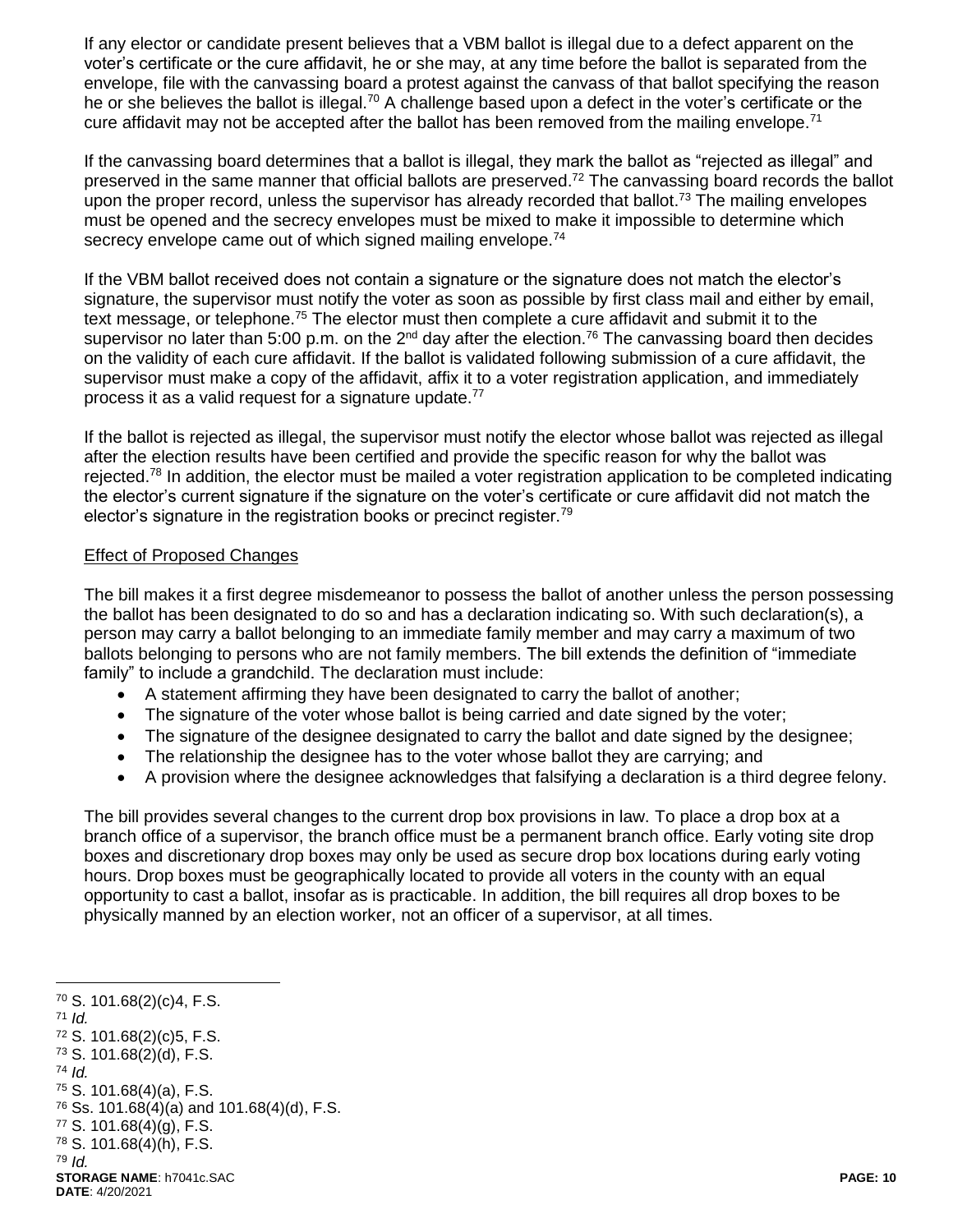Secure drop boxes at the office of the supervisor must be monitored by an election worker during regular office hours and must be otherwise secure from tampering and monitored by video surveillance during other hours. The supervisor must keep a recording of any surveillance video and provide a copy to a candidate or political party upon request.

The bill requires the supervisors to designate the location of all drop box sites and notify the Division no later than the 30th prior to the election of the location of such sites. Once a drop box location is set, the location may not be moved or changed and a drop box cannot be placed in a location to favor or disfavor any one political party or candidate. The bill requires all drop boxes in use to be emptied at the end of each day's usage, and more frequently if usage requires, and all retrieved ballots must be promptly delivered to the supervisor's office. The bill imposes a civil penalty of \$25,000 on any supervisor that leaves a drop box accessible for ballot drop off outside of early voting hours. The Division is authorized to enforce this provision.

The bill allows an elector's designee with a declaration to return an elector's ballot to a drop box. Under the bill, when a person returns a ballot to a drop box, he or she must present their Florida driver license or Florida identification card to the election worker monitoring the drop box. The election worker monitoring the drop box must ensure that the name on the identification provided matches the printed name on the mailing envelope or the name on the declaration if the person dropping the ballot off is a designee. If an elector dropping off his or her own ballot does not have identification when dropping the ballot at a drop box, the elector may still drop off the ballot if the person provides an attestation stating that the elector did not have a Florida driver license or Florida identification card on their person when returning his or her own ballot. The Division is given rulemaking authority to provide the attestation form that a voter who does not have identification must use to drop off the ballot in a drop box.

The Division and the supervisors must make sure that copies of the attestation forms are available online and at all supervisor offices. In addition, the supervisor must ensure that copies of the attestation form of a voter dropping off his or her own ballot are available at each drop box location.

The declaration or attestation must be deposited into the drop box with the return mailing envelope.

The supervisor or person checking the signature against the registration books or precinct register must make a record of the substance of the declaration when the voter's certificate is reviewed.

The bill makes it a third degree felony to make a false declaration or attestation.

The bill also requires the supervisor to post on his or her website, at least once every hour while actively counting, the number of VBM ballots that have been received and the number of VBM ballots that remain uncounted beginning at 7:00 p.m. on Election Day.

# **Solicitation-free polling places**

#### Present Situation

Currently, a person, political committee, or other group or organization may not solicit voters inside the polling place or within 150 feet of the entrance to any polling place,<sup>80</sup> polling room<sup>81</sup> where the polling place is also a polling room, early voting site,<sup>82</sup> or an office of the supervisor where VBM ballots are requested

**STORAGE NAME**: h7041c.SAC **PAGE: 11**  $82$  The term "early voting site" is defined to mean those locations specified in s. 101.657, F.S., and the building in which early voting occurs. S. 97.021(11), F.S.

<sup>80</sup> The term "polling place" is defined to mean the building that contains the polling room where ballots are cast. S. 97.021(27), F.S.

<sup>81</sup> The term "polling room" is defined to mean the actual room in which ballots are cast on Election Day and during early voting. S. 97.021(28), F.S.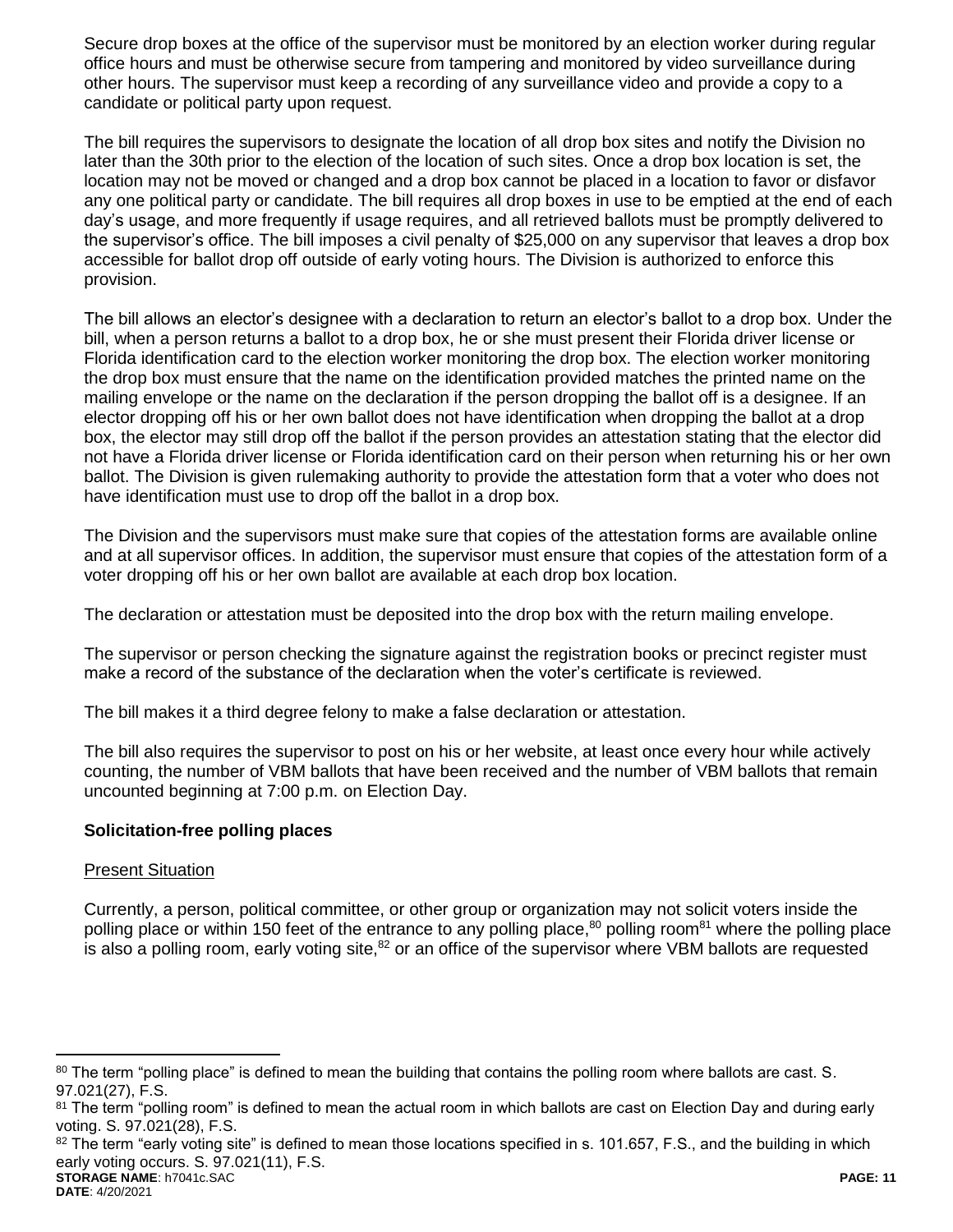and printed on demand.<sup>83</sup> Each supervisor must inform the clerk<sup>84</sup> of the area within which soliciting is unlawful based on the particular characteristics of that polling place.<sup>85</sup> Prior to opening of the polling place or early voting site, the clerk or supervisor must designate the no-solicitation zone and mark the boundaries.<sup>86</sup> The term "solicitation" includes, but is not limited to, seeking or attempting to seek any vote, fact, opinion, or contribution; distributing or attempting to distribute any political or campaign material, leaflet, or handout; conducting a poll except an exit poll; seeking or attempting to seek a signature on any petition; and selling or attempting to sell any item.<sup>87</sup>

A separate provision of the code discusses the ability of an elector who requires assistance voting. Any voter who needs assistance voting can seek the assistance of either 1) two election officials or 2) some person of his or her choice.<sup>88</sup> The person requesting assistance must sign a declaration to secure assistance. If the elector chooses someone to assist him or her in voting, then the person assisting must also sign a declaration to provide assistance.<sup>89</sup> Further, the code provides that a person at a polling place or early voting site, or within 100 feet of an early polling place or voting site, may not solicit a voter in an effort to provide assistance to vote.<sup>90</sup>

# Effect of Proposed Changes

The bill amends the voter assistance solicitation section to conform to the other solicitation provisions so that no voter may be solicited within 150 feet of the entrance of a polling place, early voting site, or drop box.

The bill expands the definition of solicitation to include that no person may engage in any activity with the intent to influence or effect of influencing a voter.

The bill narrows the type of solicitation outside the no-solicitation zone that the owner of a property, which has a polling place or early voting site, may not prohibit to only solicitation by a candidate or a candidate's designee.

# **County canvassing boards**

# Present Situation

The County Canvassing Board (CCB) is the entity responsible for tabulating and canvassing the vote for an election in each county.<sup>91</sup> The CCB is composed of three members: the supervisor, the chair of the board of county commissioners, and a county court judge, who serves as chair of the CCB.<sup>92</sup> The CCB must have alternate members in case of a conflict or if one of the members is unable to serve.<sup>93</sup> The CCB meets in a

- <sup>85</sup> S. 102.031(4)(c), F.S.
- <sup>86</sup> S. 102.031(4)(a), F.S.
- <sup>87</sup> S. 102.031(4)(b), F.S.
- <sup>88</sup> S. 101.051(1), F.S.
- <sup>89</sup> *Id.*

- <sup>90</sup> S. 101.051(4), F.S.
- <sup>91</sup> S. 102.141(1), F.S.
- $92$  S. 102.141(1)(e), F.S.

<sup>83</sup> S. 102.031(4)(a), F.S.

<sup>84</sup> Each precinct has inspectors and a clerk, each appointed by the supervisor. These poll workers are collectively known as the election board. The clerk is in charge of and responsible for seeing that the election board carries out its duties and responsibilities. S. 102.012(1)(a), F.S.

**STORAGE NAME**: h7041c.SAC **PAGE: 12 DATE**: 4/20/2021 <sup>93</sup> *See* S. 102.141(1), F.S. The chief judge of the judicial circuit in which the county is located shall appoint a county court judge as an alternate member of the county canvassing board or, if each county court judge is unable to serve or is disqualified, shall appoint an alternate member who is qualified to serve as an alternate. If no county judge is able to serve, the chief judge of the judicial circuit shall appoint as a substitute a qualified elector of the county who is not a candidate with opposition in the election being canvassed and who is not an active participant in the campaign or candidacy of any candidate with opposition in the election being canvassed. If the supervisor of elections is unable to serve or is disqualified, the chair of the board of county commissions shall appoint as a substitute a member of the board of count commissions who is not a candidate with opposition in the election being canvassed and who is not an active participant in the campaign or candidacy of any candidate with opposition in the election being canvassed. If the chair of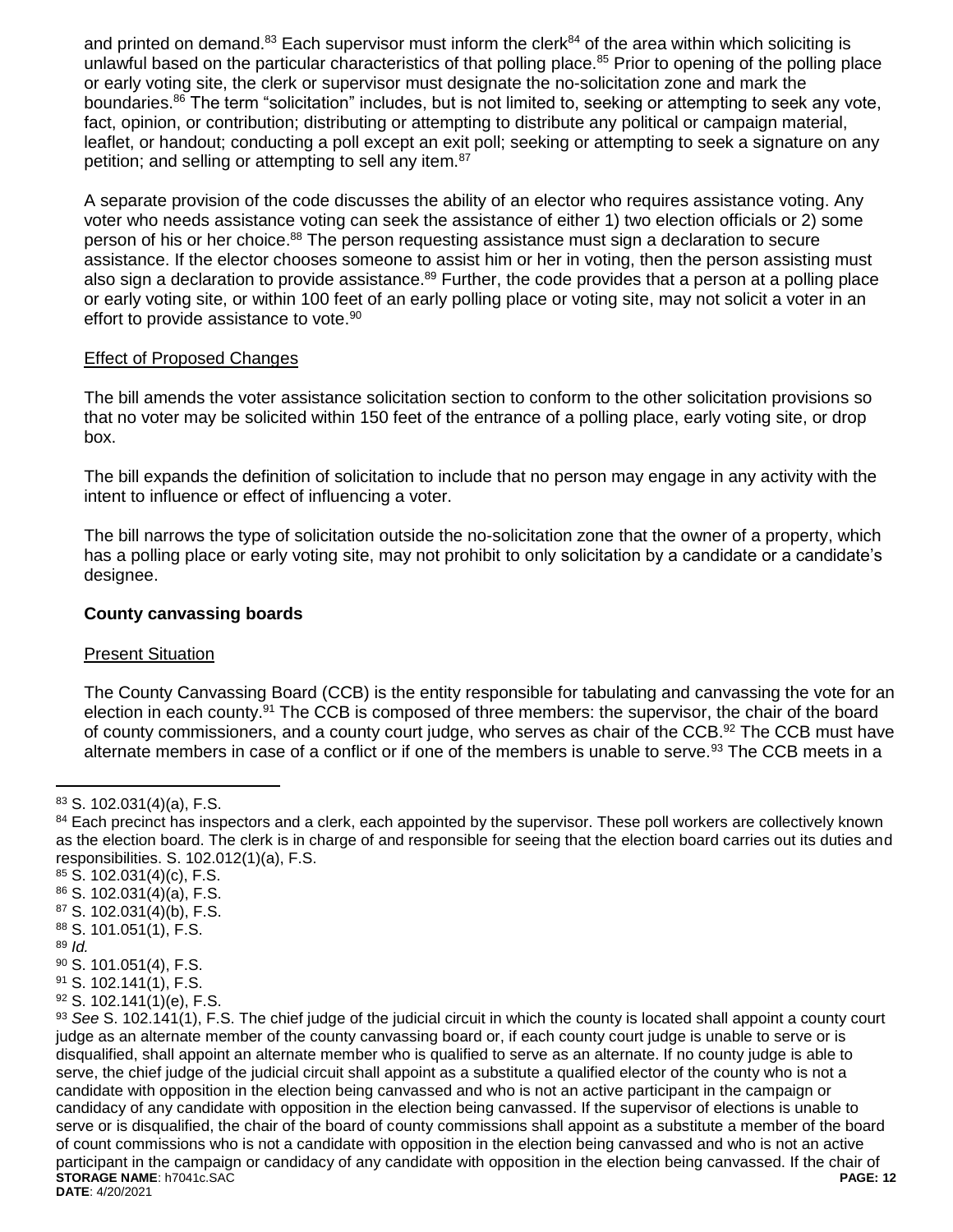building accessible to the public to canvass the VBM ballots and the provisional ballots.<sup>94</sup> In addition. as soon as the canvass of the provisional and VBM ballots is completed, the CCB proceeds to publicly canvass the votes given to each candidate as shown by the returns on file in the office of the supervisor.<sup>95</sup> In many counties, the CCB meets several times to canvass ballots.

Public notice of the specific time and place of the CCB meetings must be posted at least 48 hours prior to publication on the supervisor's website and published in one or more newspapers of general circulation in the county, or, if there is no newspaper of general circulation in the county, by posting such notice in at least four conspicuous places in the county.<sup>96</sup>

During any meeting of the CCB, a physical notice must be placed in a conspicuous area near the public entrance to the building in which the meeting is taking place.<sup>97</sup> The physical notice must include the names of the individuals officially serving as the CCB, the names of any alternate members, the time of the meeting, and a brief statement as to the anticipated activities of the CCB.<sup>98</sup>

The CCB may begin meetings to canvass VBM ballots beginning at 7:00 a.m. on the 22nd day before the election, but no later than noon on the day following the election.<sup>99</sup> In addition, for any county using electronic tabulating equipment, the processing of VBM ballots through such tabulating equipment may begin at 7:00 a.m. on the 22nd day before the election.<sup>100</sup>

### Effect of Proposed Changes

The bill requires the supervisor to post the names of the CCB members on his or her website upon the completion of the logic and accuracy test. In addition, the bill requires the CCB to include the names of the members of the CCB and of the alternates on the supervisor's website when they post the notice of time and place of the meeting 48 hours prior to the meeting.

# **Public inspection of ballots**

#### Present Situation

Currently, official ballots and ballot cards received from election boards and removed from VBM ballot mailing envelopes must be open for public inspection or examination while in custody of the supervisor or CCB at any reasonable time, under reasonably conditions. However, no persons other than the supervisor and his or her staff or the CCB may handle any ballot or ballot card.

# Effect of Proposed Changes

The bill requires a candidate, political party official, or political committee official, or designee thereof, to be granted reasonable access upon request to review or inspect ballot materials prior to canvassing or tabulation, including access to voter certificates, cure affidavits, corresponding comparison signatures, duplicate ballots, and corresponding originals. Before the supervisor begins comparing signatures on VBM voter certificates, the supervisor must publish notice of access required under the bill. During such review,

the board of county commissioner is unable to serve or is disqualified, the board of county commissioners shall appoint as a substitute member one of its members who is not a candidate with opposition in the election being canvassed and who is not an active participant in the campaign or candidacy of any candidate with opposition in the election being canvassed. The chair of the board of county commissioners shall appoint a member of the board of county commissions as an alternate member of the canvassing board or, if each member of the board of county commissioners is unable to serve or is disqualified, shall appoint an alternate member who is qualified to serve as a substitute member.

**STORAGE NAME**: h7041c.SAC **PAGE: 13 DATE**: 4/20/2021  $94$  S. 102.141(2)(a), F.S. <sup>95</sup> *Id.* <sup>96</sup> Ss. 102.141(2)(b)-(c), F.S.  $97$  S. 102.141(2)(c), F.S. <sup>98</sup> *Id.* <sup>99</sup> S. 101.68(2)(a), F.S. <sup>100</sup> *Id.*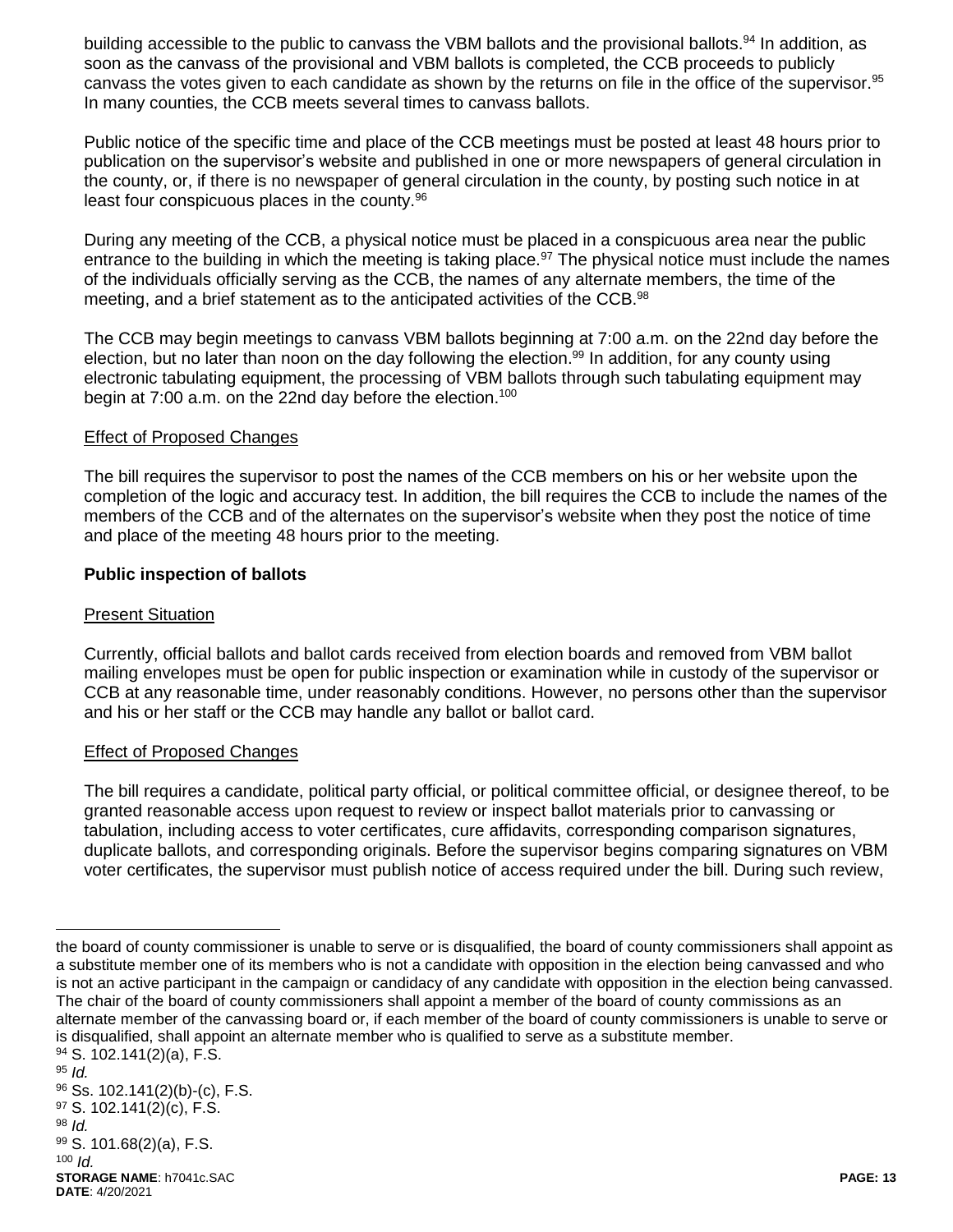the bill prohibits any person from making a copy of a signature. The bill also specifies that the supervisor must make voter certificates and provisional ballot envelopes open to inspection.

# **Ballot duplication**

#### Present Situation

If a VBM ballot is physically damaged so that it cannot be properly counted by the voting system's automatic tabulating equipment, a true duplicate copy of the damaged ballot is created in the presence of witnesses and substituted for the damaged ballot.<sup>101</sup>

A duplicate ballot is also made of a VBM ballot containing an overvoted or undervoted race.<sup>102</sup> Upon request by a physically present candidate, a political party official, a political committee official, or an authorized designee must be allowed to watch the duplication process.<sup>103</sup> All duplicate ballots must be clearly labeled "duplicate," bear a serial number, which must be recorded on the defective ballot and be counted in lieu of the defective ballot.<sup>104</sup> After a ballot has been duplicated, the defective ballot is placed in an envelope, and the duplicate ballot is tallied with the other ballots for that precinct.<sup>105</sup>

If there is no clear indication on the ballot that the voter has made a definite choice for an office or ballot measure, the elector's ballot must not be counted for those choices which are unclear but the ballot will not be invalidated as to those names or measures that are properly marked.<sup>106</sup>

The automatic tabulating equipment may count VBM ballots if they are marked in a manner that will enable them to be properly counted by the equipment.<sup>107</sup> The return printed by the automatic tabulation equipment to which has been added to the return of write-in, VBM, and manually counted votes and votes from provisional ballots, constitutes the official return upon certification by the CCB.<sup>108</sup> Upon the completion of the count, the returns are made available to the public.<sup>109</sup> A copy of the returns may be posted at the central counting place or at the supervisor's office in lieu of the posting of returns at individual precincts.<sup>110</sup> Additionally, during an automatic recount, the CCB must put each marksense ballot through the automatic tabulating equipment and determine whether the returns correctly reflect the votes cast.<sup>111</sup> If any marksense ballot is physically damaged so that the automatic tabulating equipment cannot properly count it during the recount, a duplicate is made.<sup>112</sup>

#### Effect of Proposed Changes

 $\overline{a}$ 

The bill requires the duplication process to happen in an open and accessible room where the process can be observed. The bill clarifies that a duplication is to be made of a ballot containing an undervoted race. The bill clarifies that a duplicate must only be made if there is a clear indication on the ballot that the voter made a definite choice in a race or on a ballot measure. A duplicate may not be made if the voter's intent in such a race or measure is not clear. The bill provides that an observer witnessing the duplication process must be allowed in close enough proximity to see the markings on each ballot and the duplication process taking place.

**STORAGE NAME**: h7041c.SAC **PAGE: 14 DATE**: 4/20/2021 <sup>101</sup> S. 101.5614(4)(a), F.S. <sup>102</sup> *Id.* <sup>103</sup> S. 101.5614(4)(b), F.S. <sup>104</sup> S. 101.5614(4)(b), F.S. <sup>105</sup> *Id.* <sup>106</sup> S. 101.5614(5), F.S. <sup>107</sup> S. 101.5614(6), F.S. <sup>108</sup> S. 101.5614(7), F.S. <sup>109</sup> *Id.*; If anyone releases the results of the election prior to the closing of polls they commit a third degree felony. S. 101.5614(8), F.S. <sup>110</sup> S. 101.5614(7), F.S. <sup>111</sup> S. 102.141(7)(a), F.S. <sup>112</sup> *Id.*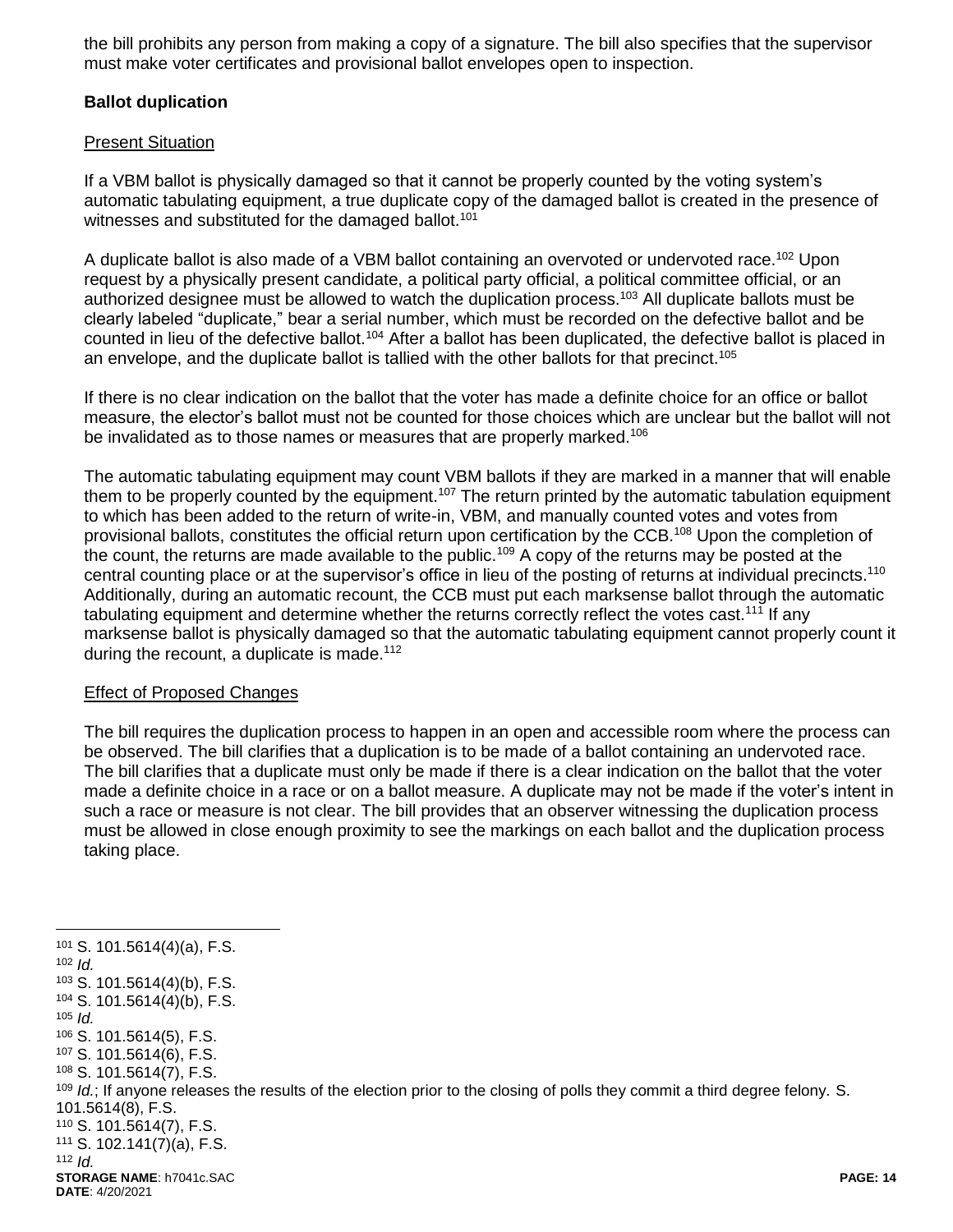If there is an objection to a duplication, the ballot must be presented to the CCB for a determination on the validity of the duplicate. The CCB must document the serial number in the CCB minutes. The CCB must decide whether the duplication is valid. If the duplicate ballot is determined to be valid, it must be counted. If the duplicate is determined to be invalid, then the ballot must be rejected and a proper duplicate ballot must be made and counted in lieu of the original.

# **Precinct level election results**

#### Present Situation

Within 30 days following the certification of the election results by the Elections Canvassing Commission,<sup>113</sup> supervisors are required to collect and submit to DOS precinct-level election results.<sup>114</sup> The results must be in a uniform electronic format and include the total number of all ballots cast in each precinct for each candidate or nominee to fill a national, state, county, or district office, or proposed constitutional amendment.<sup>115</sup> The results must also contain subtotals for each candidate and ballot type, unless fewer than 30 voters voted a certain type of ballot, in which case that ballot type will be omitted from the results to ensure that the votes for those voters remain secret.<sup>116</sup> After DOS has received the results, it must make the information available, through its website, on a searchable, sortable, and downloadable database.<sup>117</sup>

#### Effect of Proposed Changes

The bill makes it clear that only those precincts having fewer than 30 voters voting on the ballot type or in the precinct may not be reported in the results.

#### **Poll watchers**

### Present Situation

Currently, a political party, political committee, and a candidate who requests to have poll watchers, must designate in writing such watchers for each polling room prior to noon of the second Tuesday preceding the election.<sup>118</sup> Poll watchers may observe the election process and may challenge the right of a person to vote in that county.<sup>119</sup> Designations for early voting must be in writing to the supervisor on a form prescribed by the Division and received by the supervisor at least two weeks before early voting begins. Supervisors have one week in which to approve such designations.<sup>120</sup> The supervisor must furnish a list of such designees and the polling room or early voting area for which they were approved to the election board.<sup>121</sup> Each party, committee, and candidate may have one watcher for each polling room or early voting area at any one time during the election.<sup>122</sup> Poll watchers are allowed to enter and watch polls in all polling rooms and early voting areas within a county in which they have been designated, so long as the number of poll watchers at any particular polling place does not exceed the total number allowed.<sup>123</sup> The supervisor must provide each designated poll watcher, no later than seven days before early voting begins, a poll watcher identification badge, which must be worn while in the polling room or early voting area.<sup>124</sup>

# **Effect of the Proposed Changes**

<sup>&</sup>lt;sup>113</sup> The Elections Canvassing Commission is a body that certifies election results for federal, state, and multicounty offices. The commission consists of the Governor and two members of the Cabinet selected by the Governor. The commission meets at 9 a.m. on the 14th day following a general election to certify the returns. S. 102.111, F.S. <sup>114</sup> S. 98.0981(2)(a), F.S.

**STORAGE NAME**: h7041c.SAC **PAGE: 15 DATE**: 4/20/2021 <sup>115</sup> *Id.*   $116$  *Id.* <sup>117</sup> S. 98.0981(2)(b), F.S. <sup>118</sup> S. 101.131(2), F.S. <sup>119</sup> Ss. 101.131(1) and 101.111, F.S. <sup>120</sup> S. 101.131(2), F.S.  $121$  *Id.* <sup>122</sup> S. 101.131(1), F.S. <sup>123</sup> S. 101.131(4), F.S. <sup>124</sup> S. 101.131(5), F.S.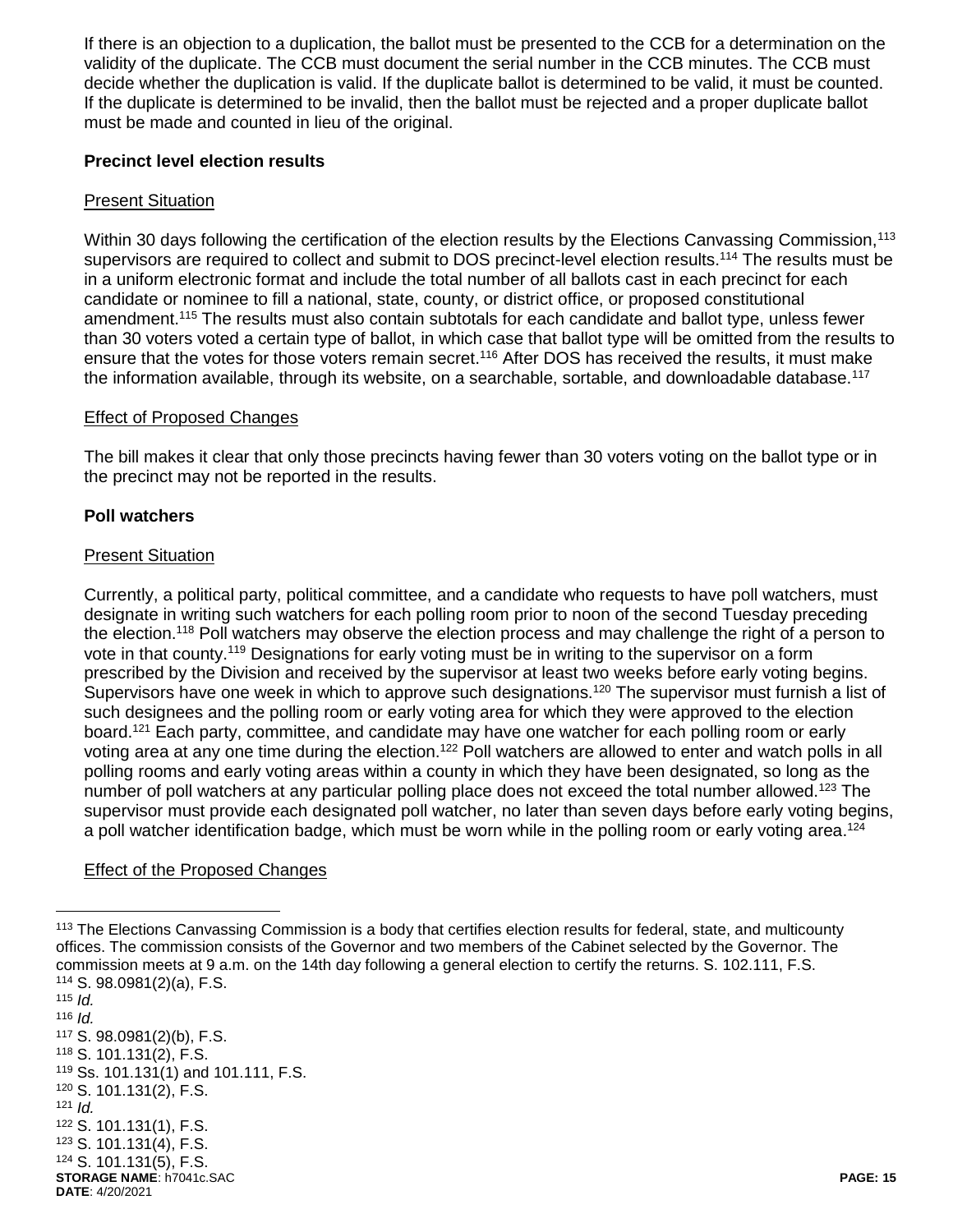The bill requires the badge provided to each poll watcher be no larger than three inches by five inches and may not identify the candidate, party, or political committee that designated the poll watcher. The bill removes the requirement that a supervisor provide the badge no later than seven days before early voting begins.

# **State election administration**

### Present Situation

# *Electronic or Electromechanical Voting Systems*

A "voting system" is a method of casting and processing votes that consists of electromechanical components and, in most instances, utilizes marksense ballots.<sup>125</sup> The voting system may also include things like procedures, operating manuals, supplies, printouts, and other software necessary for the system's operation.<sup>126</sup> An "electronic or electromechanical voting system" means a system of casting votes by use of voting devices or marking devices and counting ballots by employing automatic tabulating equipment or data processing equipment.<sup>127</sup>

DOS must approve all electronic or electromechanical voting systems used in Florida elections.<sup>128</sup> The Electronic Voting Systems Act<sup>129</sup> in the Florida Election Code prescribes the general standards for the approval of voting systems; DOS rules further detail the complex, technical certification requirements.<sup>130</sup> The certification process tests the reliability of both the hardware and software components of the voting system to make sure it meets rigorous standards. DOS must approve or disapprove any voting system submitted to it within 90 days after the date of its initial submission.<sup>131</sup>

# *Logic and Accuracy Test*

Once approved by DOS, the electronic voting systems must be publicly tested to ascertain whether the equipment will correctly count the votes cast.<sup>132</sup> The supervisor must give public notice of the testing at least 48 hours before it begins.<sup>133</sup> Each member of the CCB must convene and certify the results of the test.<sup>134</sup> The date the test must be conducted is tied to the start of early voting; it must be conducted no earlier than 25 days before the early voting period begins.<sup>135</sup> Current law provides a mandatory early voting period, during which a supervisor must offer early voting, and a discretionary early voting period, during which a supervisor may offer early voting. The mandatory period begins on the 10th day before an election and ends on the third day before an election.<sup>136</sup> The discretionary period extends the early voting period to begin as early as the 15th day before an election and as late as the second day before an election.<sup>137</sup>

#### Effect of Proposed Changes

<sup>126</sup> *Id.*

 $\overline{a}$ 

<sup>127</sup> S. 101.5603(4), F.S.

<sup>128</sup> Ss. 101.5605 and 101.5606, F.S.

<sup>133</sup> S. 101.5612(2), F.S.

<sup>134</sup> *Id.* 

<sup>135</sup> Early voting is the casting of a ballot prior to Election Day at an early voting site designated by the supervisor and depositing the voted ballot in the tabulation system. S. 97.021(9), F.S. Early voting must begin on the 10th day before an election and end on the third day before the election. S. 101.657(1)(d), F.S. additionally, a supervisor may choose to have early voting on the 15th, 14th, 13th, 12th, 11th, and second day before an election. *Id.* 

<sup>136</sup> S. 101.657(1)(d), F.S.  $137$  *Id.* 

<sup>125</sup> S. 97.021(46), F.S.

 $129$  Ss. 101.5601 – 101.5614, F.S., are referred to as the Electronic Voting Systems Act. S. 101.5601, F.S. <sup>130</sup> *Id*.; *see* Florida Division of Elections, Bureau of Voting Systems Certification, Form DS-DE 101 (eff. Jan. 12, 2005) (incorporated by reference, Rule 1S-5.001, F.A.C.) (66-page *Florida Voting System Standards* document containing technical requirements for certification), available at http://dos.myflorida.com/media/693718/dsde101.pdf, (last visited Feb. 3, 2021).

<sup>131</sup> S. 101.5605(2)(d), F.S.

<sup>&</sup>lt;sup>132</sup> S. 101.5612, F.S. This type of testing is often referred to as logic and accuracy testing.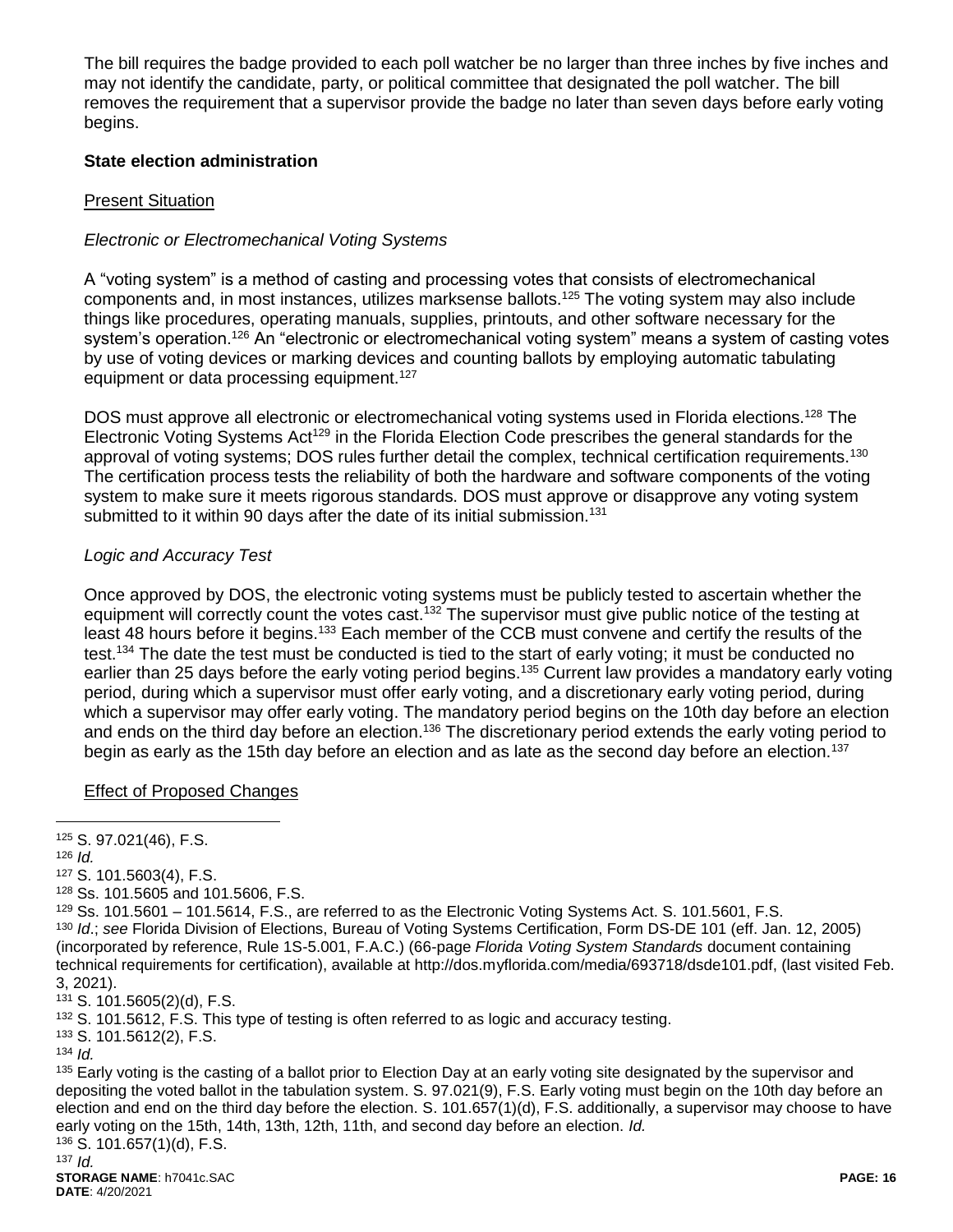The bill extends the timeframe that DOS has for approving electronic voting systems from 90 days to 120 days. The bill allows the CCB to begin the canvassing of VBM ballots immediately upon the completion of the logic and accuracy test. Thus, the CCB will be able to begin canvassing VBM ballots as early as 40 days prior to Election Day.

# **Private grants**

# Present Situation

There is no provision in law to address the acceptance of grants or donations from private or nongovernmental agencies.

### **Effect of Proposed Changes**

The bill prohibits any agency, state, or local official responsible for conducting elections from soliciting, accepting, using, or disposing of any donation in the form of money, grants, property, or personal services from an individual or a nongovernmental entity for the purpose of funding election-related expenses or voter education, voter outreach, or registration programs. However, the bill specifies that it does not prohibit the donation and acceptance of space to be used for a polling room or early voting location.

### **Retention of records**

### Present Situation

Under Florida law, the retention of election materials is governed by the schedule approved by the Division of Library and Information Services within DOS.<sup>138</sup> All ballots, forms, and other election materials must be retained in the custody of the supervisor in accordance with the scheduled approved by the Division of Library and Information Services.

Federal law requires every election officer to retain and preserve all election materials for 22 months.<sup>139</sup>

# Effect of Proposed Changes

The bill conforms Florida law to the federal law regarding the length of time election records are required to be retained. The new provision requires records to be retained for a minimum of 22 months and in accordance with the schedule approved by the Division of Library and Information Services.

#### **Post-election reports**

#### **Present Situation**

The CCB or the board certifying the election is required to conduct a post-election audit and submit a report to DOS. Immediately after the certification of each election, the CCB or the local board responsible for certifying the election must conduct a manual audit or an automated audit of the voting systems used in select random precincts.<sup>140</sup> The manual audit consists of counting all the ballots in one race in not more than 2 percent of precincts.<sup>141</sup> The automated audit consists of 20 percent of random precincts.<sup>142</sup> The CCB is required to post a notice of the audit, including the date, time, and place, in four conspicuous places in

<sup>138</sup> S. 101.545, F.S.; *see* General Records Schedule GS1-SL, available at

https://www.flrules.org/gateway/readRefFile.asp?refId=12098&filename=GS1-SL%20(2020)%20Final.pdf (last visited Apr. 15, 2021).

- <sup>139</sup> 52 U.S.C. § 20701. <sup>140</sup> S. 101.591(1), F.S. <sup>141</sup> S. 101.591(2)(a), F.S.
- <sup>142</sup> S. 101.591(2)(b), F.S.

 $\overline{a}$ 

**STORAGE NAME**: h7041c.SAC **PAGE: 17 DATE**: 4/20/2021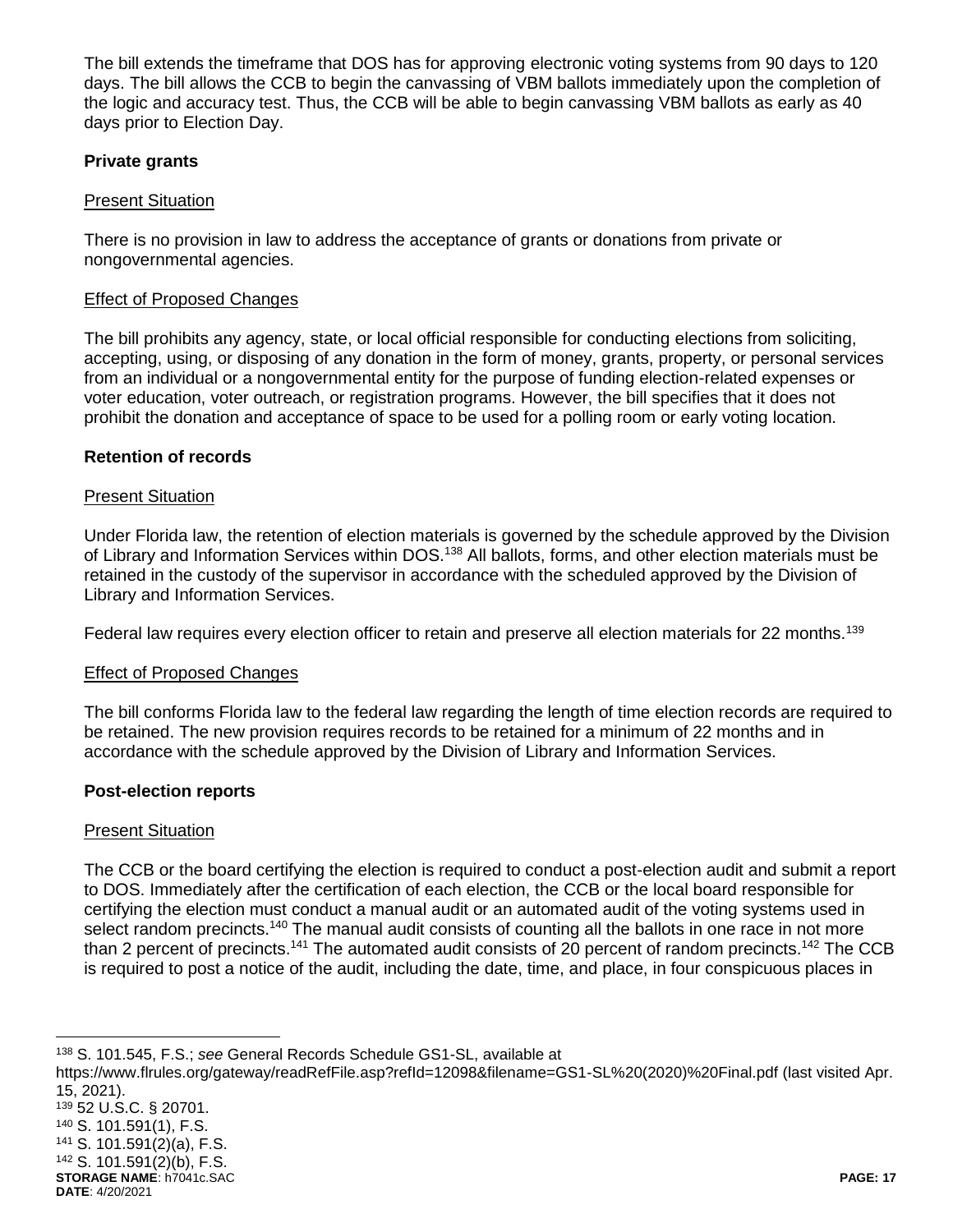the county and on the home page of the county supervisor's webpage.<sup>143</sup> The CCB or board certifying the election must submit this report to DOS within 15 days after the audit is completed.<sup>144</sup>

The supervisor is also required to submit an undervote/overvote report to DOS no later than December 15 of each general election year. The report must include the total number of overvotes and undervotes in the President and Vice President, Governor and Lieutenant Governor, or race that appears first on the ballot.<sup>145</sup> DOS submits a report on the overvotes and undervotes to the Legislature by January 31 of the year following the general election.<sup>146</sup>

#### Effect of the bill

The bill consolidates the post-election audit report and the undervote/overvote report into one report, and requires the CCB or supervisor to submit the report to DOS by December 15 following the election. The bill also extends the deadline for DOS to submit the overvote/undervote report to the Legislature from January 31 to February 15.

#### B. SECTION DIRECTORY:

Section 1. creates s. 97.029, F.S., relating to settlement agreements and consent decrees.

Section 2. amends s. 97.052 F.S., relating to the statewide voter registration application.

Section 3. amends s. 97.053 F.S., relating to the criteria for determining whether a voter registration application is complete.

Section 4. amends s. 97.057 F.S., relating to DHSMV transferring information to supervisors.

Section 5. amends s. 97.0575 F.S., relating to the requirements for third-party voter registration organizations.

Section 6. amends 97.1031 F.S., relating to the information an elector must provide when changing residency, political affiliation, or name.

Section 7. creates s. 97.106, F.S., relating to funding by organizations for election related activities.

Section 8. amends s. 98.0981, F.S., relating to precinct-level election results.

Section 9. amends s. 99.012, F.S., relating to elections pursuant to the Resign-to Run law.

Section 10. amends s. 100.041, F.S., relating to elections of county commissioners.

Section 11. amends s. 100.111, F.S., relating to vacancies for U.S. Rep., State Rep., State Senator, State Attorney, and Public Defender.

Section 12. creates s. 101.046, F.S., relating to signature verification procedure.

Section 13. amends s. 101.051, F.S., relating to solicitation of voter's seeking assistance.

Section 14. amends s. 101.131, F.S., relating to the badges worn by poll watchers.

Section 15. amends s. 101.545, F.S., relating to retention of election records.

 $\overline{a}$ <sup>143</sup> S. 101.591(3), F.S.

<sup>144</sup> S. 101.591(5), F.S.

<sup>145</sup> S. 101.595(1), F.S.

<sup>146</sup> S. 101.595(3), F.S.

**STORAGE NAME**: h7041c.SAC **PAGE: 18 DATE**: 4/20/2021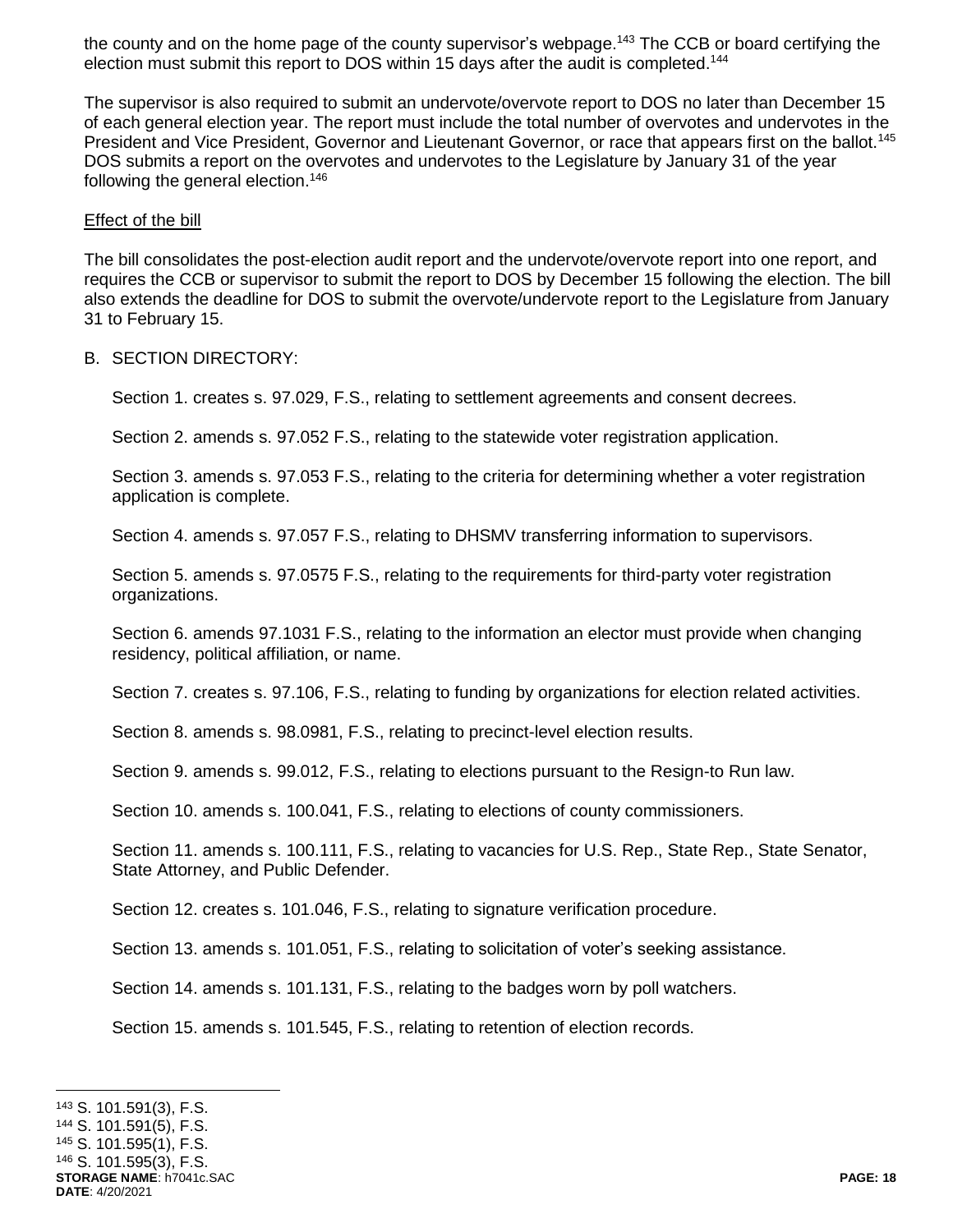Section 16. amends s. 101.5605, F.S., relating to the timeframe within which DOS approves voting systems.

Section 17. amends s. 101.5614, F.S., relating to the ballot duplication process.

Section 18. amends s. 101.572, F.S., relating to the access to certain ballot materials.

Section 19. amends s. 101.591, F.S., relating to the deadline and submission for the audit report.

Section 20. amends s. 101.595, F.S., relating to the deadline and submission for the overvote/undervote report additional requirements for a specified report.

Section 21. amends s. 101.62, F.S., relating to the requests of VBM ballots.

Section 22. amends s. 101.64, F.S., relating to the information on VBM ballot mailing envelopes.

Section 23. amends s. 101.68, F.S., relating to the signature matching process.

Section 24. amends s. 101.69, F.S., relating to secure drop boxes.

Section 25. amends s. 102.031, F.S., relating the definition of the terms "solicit" and "solicitation."

Section 26. creates s. 102.07, F.S., relating to the posting of certain information to the supervisors website.

Section 27. amends s. 102.141, F.S., relating to the publication of the canvassing board members.

Section 28. creates s. 104.032, F.S., relating to penalties for false declaration or attestation regarding VBM ballots.

Section 29. amends s. 104.0616, F.S., relating to the possession of multiple VBM ballots.

Section 30. amends s. 124.011, F.S., relating to the election of county commissioners after redistricting.

Section 31. provides an effective date of upon becoming a law.

# **II. FISCAL ANALYSIS & ECONOMIC IMPACT STATEMENT**

- A. FISCAL IMPACT ON STATE GOVERNMENT:
	- 1. Revenues:

None.

2. Expenditures:

The fiscal impact on DOS expenditures is indeterminate, but likely insignificant, and should be able to be absorbed within existing resources.

#### B. FISCAL IMPACT ON LOCAL GOVERNMENTS:

1. Revenues:

None.

2. Expenditures:

The bill could have a negative fiscal impact on local government expenditures. The bill requires supervisors to comply with new procedures and rules for ballot drop boxes, signature verification, and duplicate ballots. The fiscal impacts on supervisors is indeterminate and cannot be quantified.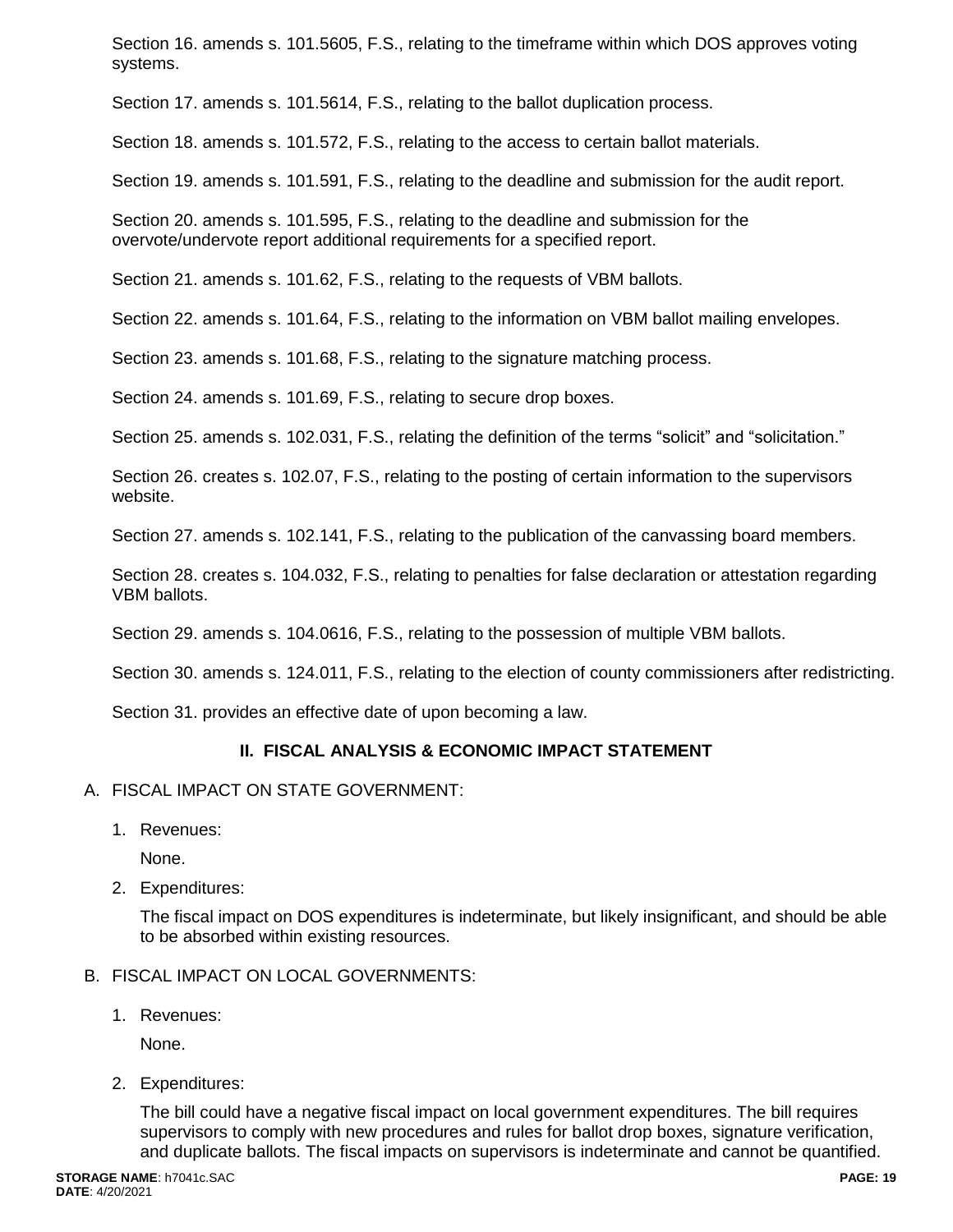The bill may have a positive indeterminate fiscal impact on county jail beds by creating a new misdemeanor offense for a person to possess VBM ballots without authorization.

C. DIRECT ECONOMIC IMPACT ON PRIVATE SECTOR:

None.

D. FISCAL COMMENTS:

The bill classifies false attestation or declaration regarding VBM ballots as an unranked third-degree felony, which may increase the prison population by an indeterminate amount, to the extent that a person convicted of false attestation or declaration regarding VBM ballots receives a state prison sentence as a result of the bill.

# **III. COMMENTS**

- A. CONSTITUTIONAL ISSUES:
	- 1. Applicability of Municipality/County Mandates Provision:

The bill is exempt from the requirements of Art. VII, s. 18 of the Florida Constitution because it is a law concerning elections.

2. Other:

None.

B. RULE-MAKING AUTHORITY:

The bill allows the Division to create, by rule, the attestation form that a voter who does not have identification must use to drop off his or her ballot in a drop box. DOS is given general rulemaking authority over the provisions of the Florida Election Code in s. 97.012, F.S.

C. DRAFTING ISSUES OR OTHER COMMENTS:

None.

# **IV. AMENDMENTS/ COMMITTEE SUBSTITUTE CHANGES**

On Monday, March 22, 2021, the Public Integrity & Elections Committee adopted seven amendments to the proposed committee bill and subsequently reported the bill favorably as amended. The amendments made the following revisions to the bill:

- Instead of requiring DHSMV to notify each supervisor of an address change, DHSMV is only required to assist DOS in gathering residence address change information from DHSMV to DOS for DOS to provide to the county supervisors.
- Clarified current law to require a duplication of a ballot when there is an undervoted race.
- Removed unnecessary language regarding the canvassing board voting on the validity of a duplicate ballot.
- Preserved the current term of every VBM ballot request received prior to the effective date of the act.
- Preserved current law allowing the provision of VBM ballots under s.101.662, F.S., relating to voters having disability, s. 101.697, F.S., relating to overseas voters, and under ss. 101.6102-101.6103, F.S., relating to local referenda.
- Removed the specific purpose requirement for encoded mark on VBM ballot envelopes and clarified that any encoded markings may be used by the supervisor's office.
- Clarified that a signature may only be invalidated by the canvassing board if there is no reasonable doubt that it is invalid.

**STORAGE NAME**: h7041c.SAC **PAGE: 20 DATE**: 4/20/2021 On Thursday, April 8, 2021, the Appropriations Committee adopted a strike-all amendment and reported the bill favorably as a committee substitute. The committee substitute retained the underlying bill and made the following changes: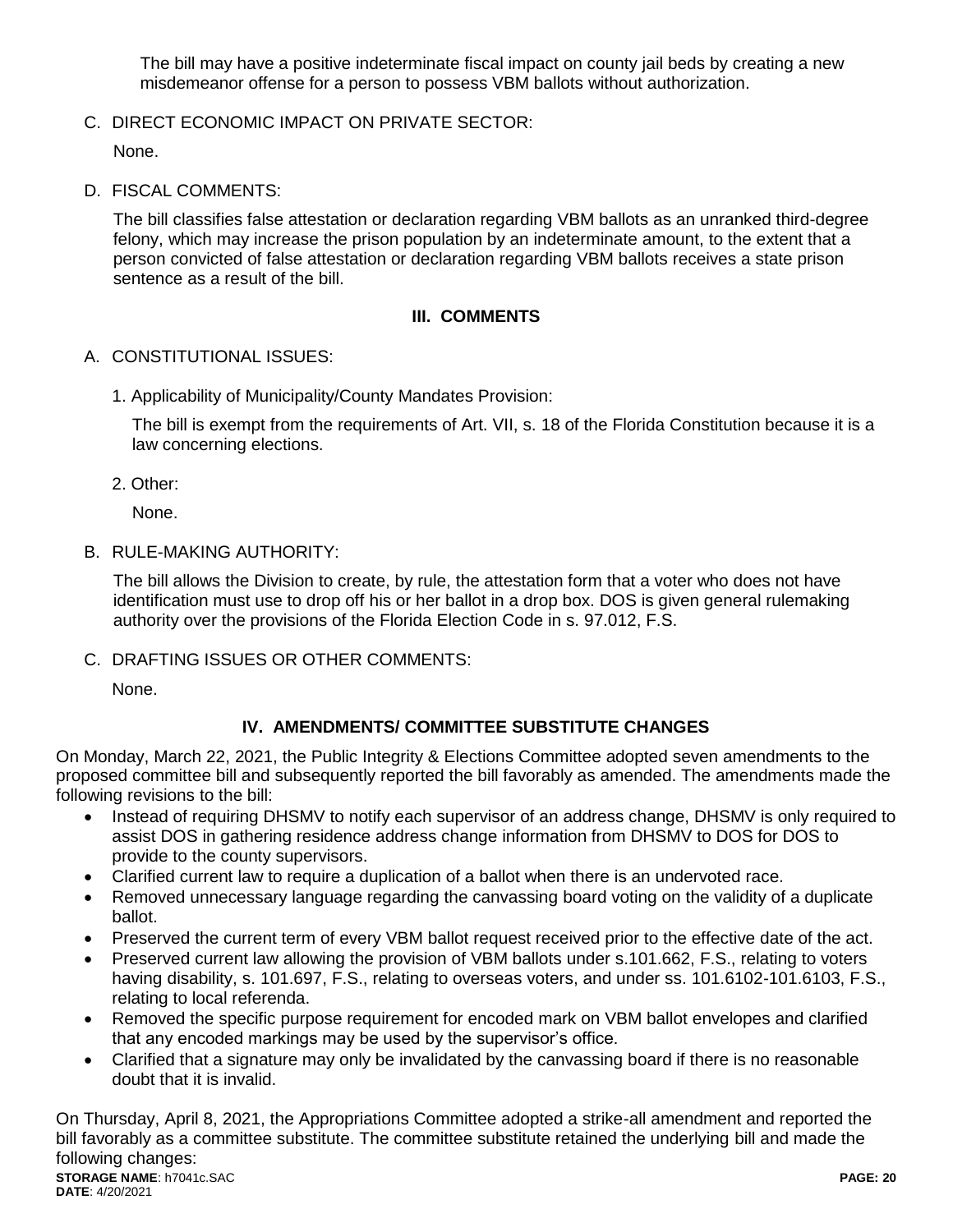- Requires a voter to submit a full voter application anytime they wish to change their name or political party affiliation. Requires all changes made to voter registration information through a voter registration application to be verified by the Department of State.
- Requires third-party voter registration organizations to return completed voter registrations applications to the supervisor in the county where the elector resides.
- Clarifies that ballot type or precinct subtotals in a race or question having fewer than 30 voters voting on the ballot type or in the precinct may not be reported in the precinct results.
- Clarifies that when there is vacancy for United States Representative, state senator, state representative, state attorney, or public defender, the state party chair must call a meeting of state executive committee members residing in the affected county or counties.
- Imposes requirements before a state or county agency may settle, consent to any order, consent to any condition, or agree to any order in a settlement or other legal proceeding.
- Removes references to signature verification being compared with "most recent" signature on file, and instead provides a signature can only be compared with a signature from the preceding 4 years or the most recent wet signature.
- Adds a no-solicitation zone within 150 feet of all drop box sites.
- Provides that observers watching the duplication process must be allowed in close enough proximity to see the markings on each ballot and the duplication process taking place.
- Requires the duplication process to happen in the presence of at least one canvassing board member.
- Removes provisions that required images of all duplicates to be made, and provision that required duplicates to be on different colored paper than the original ballot.
- Extends definition of immediate family member to include a grandchild.
- Removes section of statute that required residence address to be printed on vote-by-mail ballot envelopes.
- Maintains current statutory language allowing a vote-by-mail ballot to be delivered to a designee up to 9 days prior to Election Day.
- Removed section in bill that required all signatures to be scanned and posted on a secure password protected website.
- Provides that no signature verifier may have knowledge of the political affiliation of a voter when they are conducting the signature matching process.
- Removes portions in current law that allow a law enforcement officer to physically man a drop box.
- Requires all drop box locations to be designated no less than 30 days before an election. Once a drop box location is set, it cannot be moved or changed. The supervisors must give notice to the Division of the drop box location no less than 30 days before an election.
- Allows a designee to return a vote-by-mail ballot for another elector so long as they have a written designation, and the designation is attached to each mailing envelope when dropping off the ballot.
- Allows a person to carry the ballot belonging to an immediate family member so long as they have a designation, and up to two ballots per election of a person other than an immediate family member provided they have a written designation.
- Makes it a first degree misdemeanor to possess the ballot of another other than one they have been designated to carry.
- Provides that an elector dropping their ballot off at a drop box without identification may drop off the ballot so long as they sign an attestation affirming they are the voter whose ballot they are dropping off.
- Requires supervisors and the Division to make copies of the declarations and attestations easily available to voters.
- Makes it a third degree felony to falsify a declaration or attestation.
- Defines solicitation to include engaging in any activity with the intent or effect of influencing a voter.
- Exempts commissioners in Miami-Dade County and other counties where the charter limits the terms of a commissioner from having to run again after a decennial redistricting.

On April 19, 2021, the State Affairs Committee adopted 11 amendments and reported the bill favorably as a committee substitute. The amendments:

- Clarified when a government officer must challenge a federal preclusion of notice to the Legislature.
- Clarified that the donation of polling place or early voting site is not prohibited.
- **STORAGE NAME**: h7041c.SAC **PAGE: 21** Repealed the requirement that in the case of an elective office, the required resignation under the resign to run law must be filled by election, and repealed the provision that expressly permits the